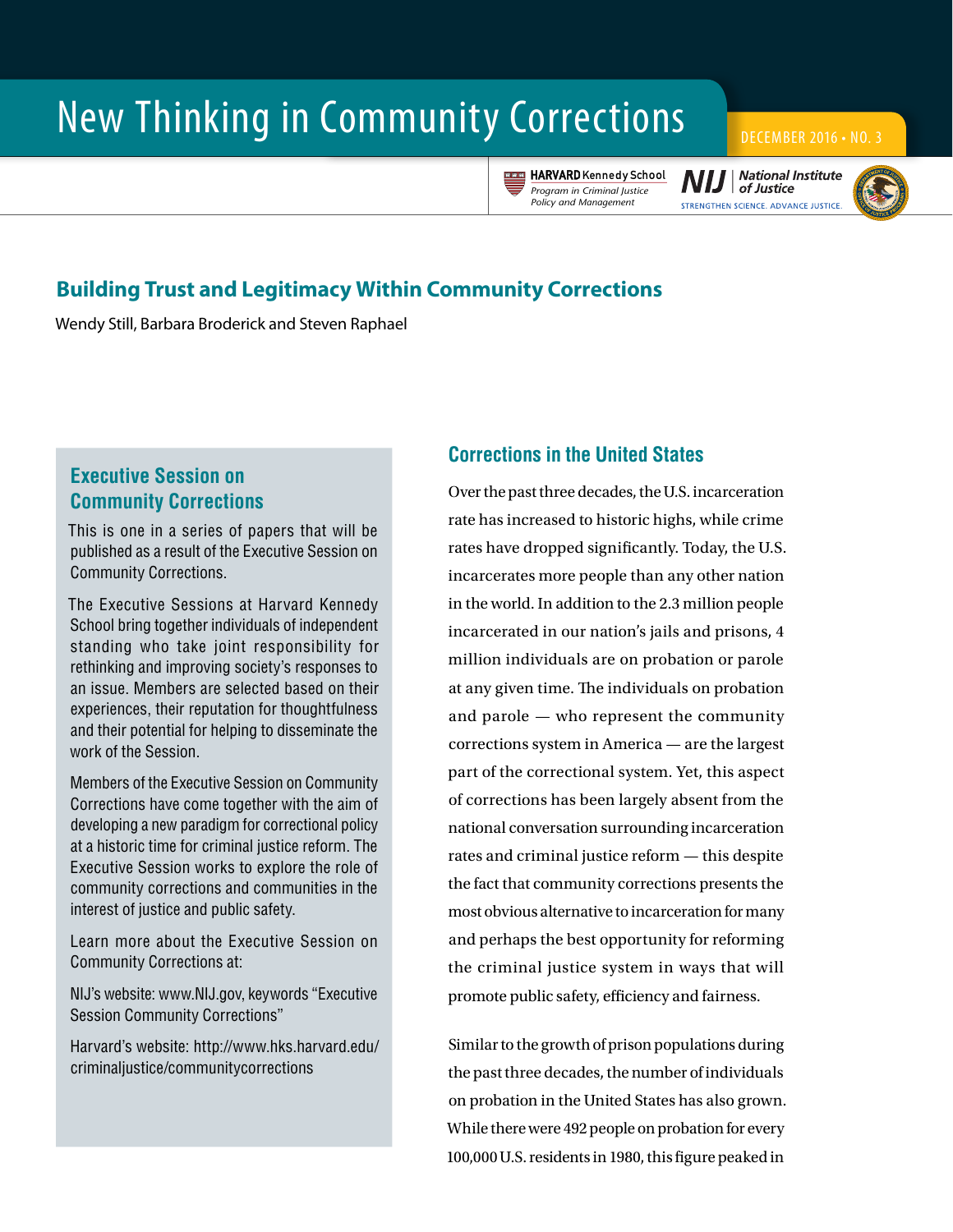2007 at 1,425, and by 2014 had declined slightly to 1,214 (see figure 1). With nearly 4 million people on probation at any given time, this represents the largest correctional population in the nation. Interestingly, long-term trends in crime rates and arrests for serious ofenses should have militated toward a smaller probation population. Arrests for serious ofenses are at historic lows, especially for the relatively young. Figures 2 and 3 compare the likelihood of being arrested in 1980 and 2012, by age, for violent and property index ofenses. While arrests for violent and property offenses are somewhat higher for individuals over 30, we observe pronounced decreases in arrest rates for younger individuals in the highest

risk age ranges. However, arrests for drug ofenses are up, way up, for all ages (fgure 4) as are overall arrests for non-index crimes (fgure 5). On net, the aggregate age-arrest profile changes very little as increases in less serious arrests have ofset the decrease in arrests for more serious crime (figure 6). With lower crime rates, these higher arrest rates for lesser offenses likely reflect shifts in enforcement. In conjunction with stiffer sentencing and net widening in the application of probation sentences, the proportion of U.S. residents on probation has grown alongside the prison incarceration rate.

Cite this paper as: Still, Wendy, Barbara Broderick and Steven Raphael. *Building Trust and Legitimacy Within Community Corrections.* New Thinking in Community Corrections Bulletin. Washington, D.C.: U.S. Department of Justice, National Institute of Justice, 2016. NCJ 249946.



#### **Figure 1. Correctional populations in the United States, per 100,000 U.S. residents, 1980-2014**

Source: Bureau of Justice Statistics, Key Statistics at a Glance, accessed June 30, 2016, at www.bjs.gov/index.cfm?ty=kfdetail&iid=487.

> Today, many states and the federal government are reevaluating sentencing practices with the goal of using incarceration more sparingly. Some jurisdictions have scaled back their use of prisons through shorter sentences and greater use of alternative sanctions (for example, electronic monitoring, probation, short sentences to county jails). These reforms have been motivated in part by cost and population pressures. California provides perhaps the most salient example of a state being forced by a federal court to reduce its prison population to remedy overcrowded prison conditions. Notably, at least nine other states face capacity problems that would violate the conditions placed on California's prison system by a federal court, suggesting that other states face the risk of losing partial control of their prison systems through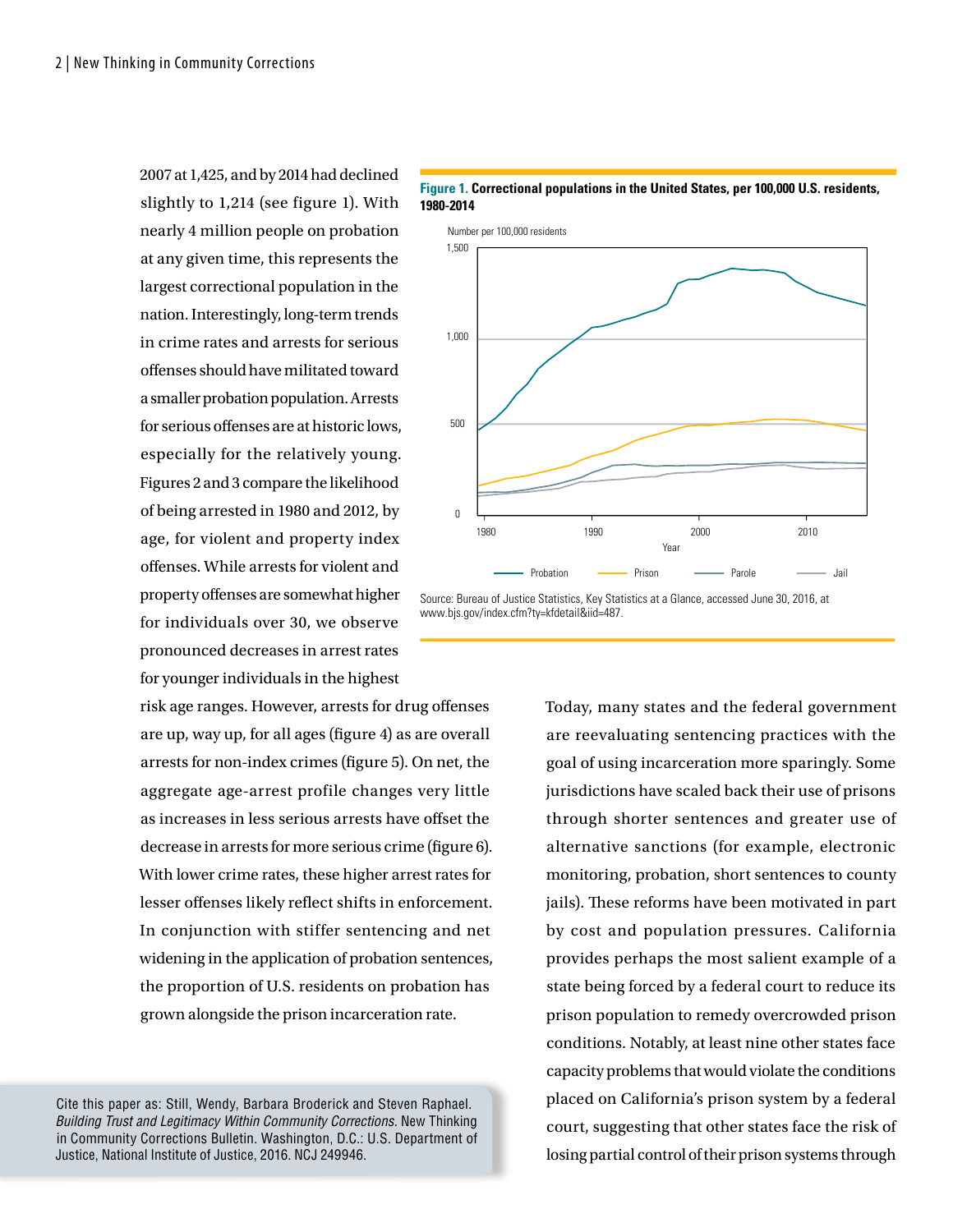

#### **Figure 2. Arrest rates for violent index offenses, by age, 1980 and 2012**

Source: Snyder, Howard N., and Joseph Mulako-Wangota, Arrest Data Analysis Tool, accessed June 30, 2016, at www.bjs.gov, Bureau of Justice Statistics, Washington, DC.



**Figure 3. Arrest rates for property index offenses, by age, 1980 and 2012**

Source: Snyder, Howard N., and Joseph Mulako-Wangota, Arrest Data Analysis Tool, accessed June 30, 2016, at www.bjs.gov, Bureau of Justice Statistics, Washington, DC.

prison overcrowding lawsuits. Beyond such instances, other state reforms have been motivated by concerns regarding the differential impacts of the criminal justice system on minority communities, evidence of diminishing returns to scale in terms of the efectiveness of prison as a crime control tool, and a notable shift in public opinion regarding the proper role and scale of the U.S. criminal justice system.

## **A New Focus on Community Corrections**

To use incarceration more sparingly, many jurisdictions are considering greater use of community corrections, probation diversions in particular, for many individuals who would otherwise have been sentenced to incarceration. A shift from incarceration to community corrections could present numerous opportunities for reform of the criminal justice system as well as significant challenges. This paper will discuss the need for a new model for community corrections that can improve public safety while recognizing that people on probation and parole are members of the communities in which they live and are supervised. A shift away from incarceration will likely increase the average severity of probation caseloads and add considerably to the workload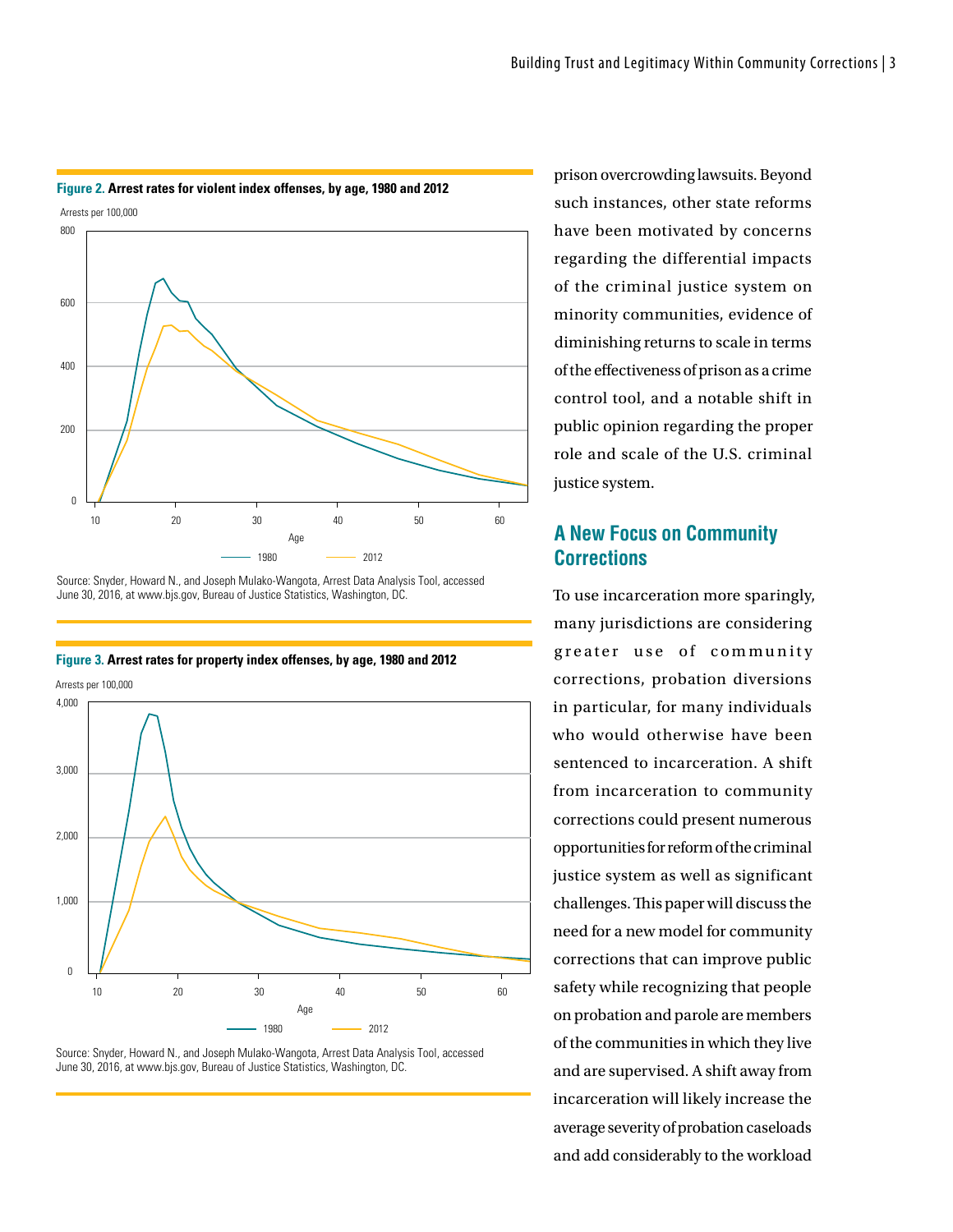of probation departments across the country absent profound changes to current practice.

We believe that substantial diversion from prison sentences toward community corrections is certainly possible, likely to be more effective in the long run, less socially harmful than current practices, and may even be cheaper. That being said, such a change would require that we deploy community corrections resources with greater strategy and efficiency. This means evaluating how we do business today, investing in practices that are proven to work, and abandoning practices that are inefective. It also means strategically directing resources for monitoring and enforcement efforts to those individuals who need them the most. A more effective community corrections system also will require a shift in incentives, both for probation departments as well as for those under supervision.

Six general principles form the bedrock of this new model for community corrections:

• **Treat each individual on community corrections with dignity and respect.** Recognize our common human capacity both



**Figure 4. Arrest rates for drug offenses, by age, 1980 and 2012**

Source: Snyder, Howard N., and Joseph Mulako-Wangota, Arrest Data Analysis Tool, accessed June 30, 2016, at www.bjs.gov, Bureau of Justice Statistics, Washington, DC.

#### **Figure 5. Arrest rates for all non-index offenses, 1980 and 2012**

Arrests per 100,000



Source: Snyder, Howard N., and Joseph Mulako-Wangota, Arrest Data Analysis Tool, accessed June 30, 2016, at www.bjs.gov, Bureau of Justice Statistics, Washington, DC.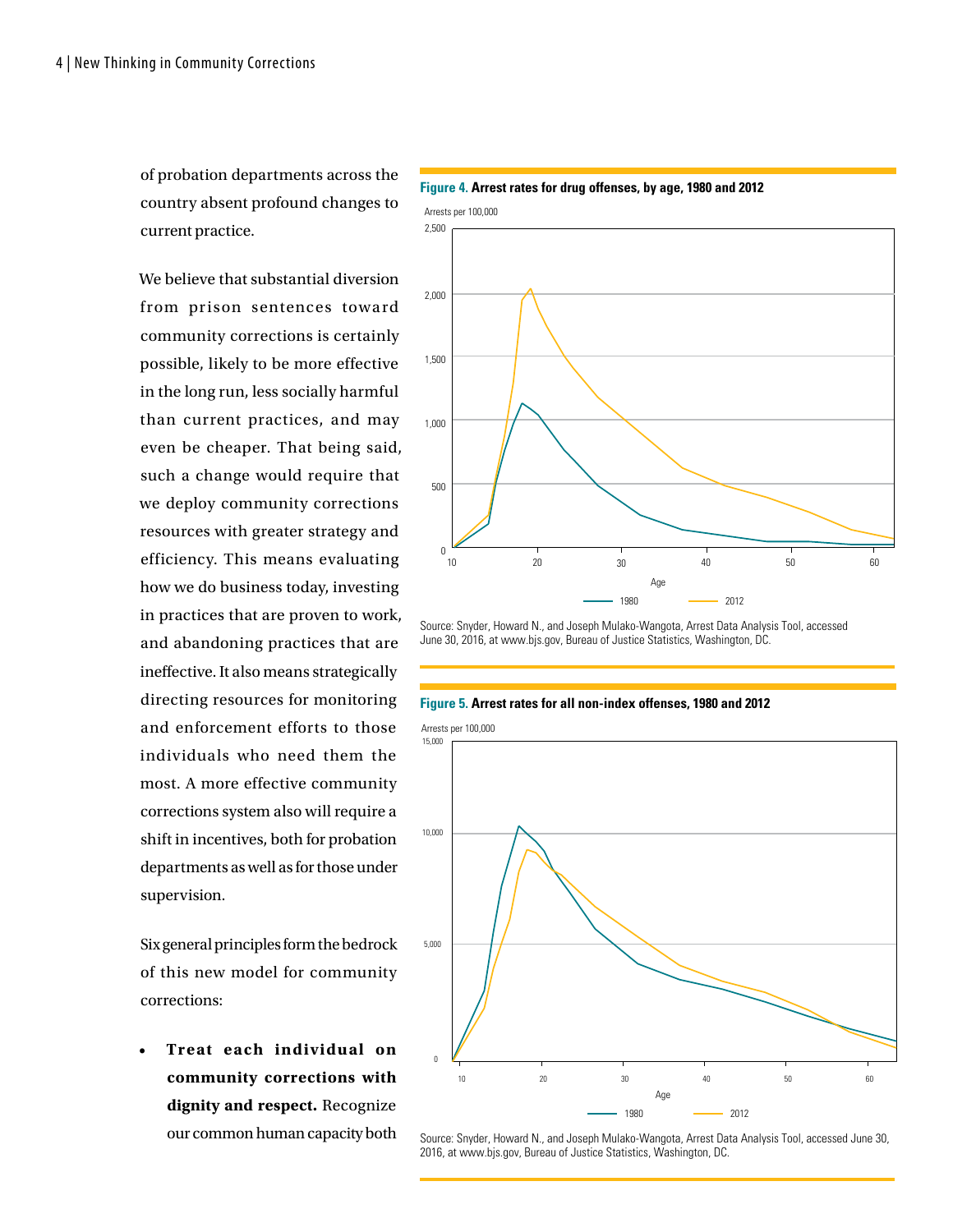

#### **Figure 6. Arrest rates for any reason, by age, 1980 and 2012**

Source: Snyder, Howard N., and Joseph Mulako-Wangota, Arrest Data Analysis Tool, accessed June 30, 2016, at www.bjs.gov, Bureau of Justice Statistics, Washington, DC.

to make mistakes and to make a change for the better.

- **Realign incentives in the criminal justice system.** Cost considerations at the local level should not systematically favor incarceration over alternative sanctions.
- **Impose the least restrictive sanctions necessary, and minimize the collateral consequences associated with criminal processing and conviction.**
- **Restore communities, and facilitate their health and safety in a holistic way.**
- **Reduce institutional bias and work to ensure that all individuals receive fair, equal access to the justice system.**
- **Evaluate what we do, invest in more practices that work, and abandon practices that do not.**

From these principles follow several concrete policy recommendations that form the foundation of a new model for community corrections. These principles are enumerated and explained below, grouped by the objective to which they are most closely related.

## **1. Treat each individual on community corrections with dignity and respect. Recognize our common human capacity both to make mistakes and to make a change for the better.**

Common humanity and respect must be the starting point for any successful corrections model. This mutual respect is the foundation for

the wellness of officers, the success of individuals on our caseloads, and the trust and healing of victims. Faith in people's ability to change is foundational to what we do, and much of our program support is designed to facilitate changed behavior in the individuals under supervision. Our focus is rehabilitative, rather than punitive, and we strive to facilitate improved outcomes both for people on our caseloads and for their communities.

Recognizing that we all make mistakes yet are capable of change for the better would give rise to incentives that are (1) clear and predictable and (2) graduated and fairly calibrated to the behaviors we wish to encourage and those we wish to discourage. Communicated clearly and acted upon with certainty, a fair and certain incentive structure ties an individual's progress through community corrections to their personal choices. Moreover,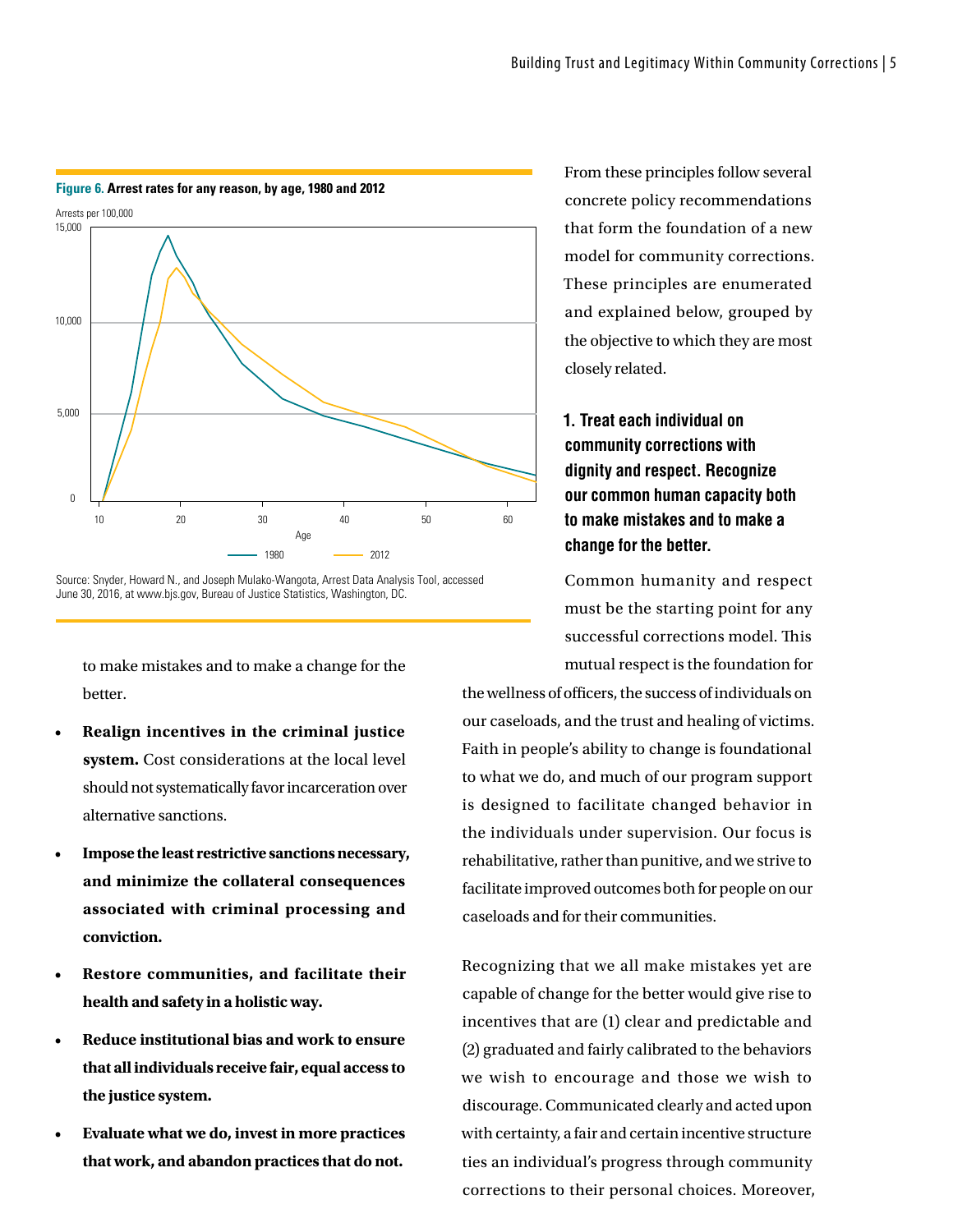graduating rewards and sanctions to reflect the magnitude of one's progress ensures that we do not over-reward or over-penalize and, in the process, short-circuit one's rehabilitation.

There are numerous examples of incentives that have been structured to reward positive and discourage negative behavior, with appropriate and proportionate consequences.

Examples include:

- Short or flash incarceration (currently in use in California and extensively in the HOPE program in Honolulu) for noncompliance has and can be used as an efective deterrent.
- Altering the schedule of random drug testing (moving toward lower or higher frequency) can be used to reward compliance or intensify scrutiny for those who continue to use.
- Fine structures can be tied to behavior, with fines that decline (or previous balances forgiven) with better behavior.
- Early release from probation can be granted for those who signal true desistance or a very low likelihood of further ofending.

The final bullet point illustrates one of the hidden benefits of a clear incentive structure that should be taken advantage of in all community corrections settings.<sup>1</sup> In particular, a clear set of incentives that require efort on the part of the person on probation or parole can serve to triage a caseload beyond the information available in a standard risk assessment. $^2$ With this additional information, systems can better target programming resources and monitoring eforts toward those who pose higher risk of failure. Moreover, better triaging would permit earlier discharge of individuals who are unlikely to ofend in the future.

Take for example research findings on the relationship between time since conviction and criminal desistance. Several facts have emerged from this research. First, the likelihood of being rearrested drops with time since conviction, with particularly high risk early on. Second, roughly a third of those with felony convictions will have no further interaction with the criminal justice system. Third, it appears to be the case that with time, the offending rate of those with criminal histories eventually declines to the rate of those who have never been to prison. At present, there are only a few research papers that attempt to estimate this threshold. However, the fndings to date suggest that within seven to 10 years, the arrest and conviction rates of those with felony convictions fall to that of the general population.<sup>3</sup>

Assume for the moment that those who do not reoffend for seven years are fundamentally different from other convicted people who are placed in community corrections supervision. Criminologists refer to such individuals as immediate desistors. If we knew who these individuals were, we could concentrate our monitoring resources elsewhere and focus more traditional workforce development eforts on this very low-risk group, and for a much shorter time. If we rely solely on recidivism outcomes and time since release, we will have to wait seven to 10 years to identify such individuals. However, what if we could use a clear set of incentives to identify these individuals sooner? More specifcally, could we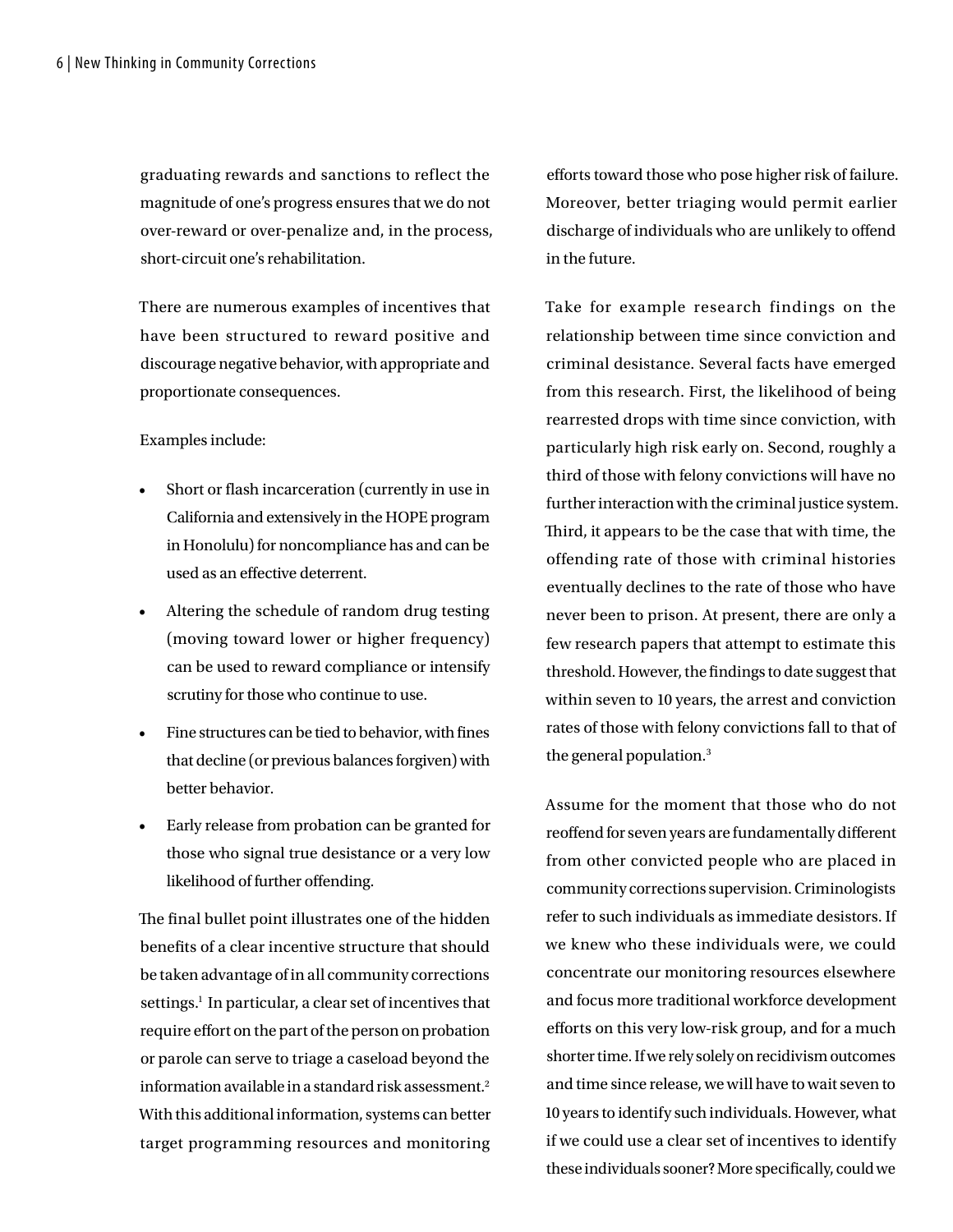create a structure that would allow these compliant immediate desistors to credibly identify themselves?

This line of thinking was recently articulated in an article by the criminologists Shawn Bushway and Robert Apel (2012). The authors argue that policymakers should strive to create avenues through which immediate desistors can signal to corrections officials, parole and probation officers, or employers that they are low risk and deserving of early release, greater latitude while in community corrections, or better chances at procuring employment. Of course, the avenues for providing such a signal must be costly to the individual who is incarcerated, on probation or recently released from incarceration. If not, all releasees would signal that they were immediate desistors and attempt to reap the benefts associated with the label (and ultimately undermine the credibility of the signal). Alternatively, if acquiring the signal requires real effort on the part of the person in question (for example, participation and successful completion of an education program, honest efforts and success at complying with the requirements of a transitional jobs program), only those who are truly willing and able will send the signal in question.

One potentially fruitful source of a credible signal that has been overlooked by researchers concerns successful program completion. Bushway and Apel argue that many reentry programs, transitional employment programs in particular,<sup>4</sup> generate substantial value in improving information about individual recidivism risk precisely through the signals that a successful program completion sends. While comparing recidivism outcomes for program completers to those who do not complete

the program is likely to provide biased estimates of the efectiveness of the program due to selection, selective sorting of those in community corrections is exactly what we need to efectively triage caseloads. With this in mind, we should harness the value of such service providers as screeners and identifers of good bets for less restrictive conditions or perhaps for early release from conditional supervision. One can certainly imagine many arrangements that may allow those who have decided to pursue a lawabiding path to self-identify. For example, completion of a demanding job-training program, substantive educational achievements, demonstrable good behavior while incarcerated, demonstrable efforts and success at victim restitution, and abstaining from drug use may all serve such a role.

Across all jurisdictions, our focus should be on achieving better *outcomes*. The structure of supervision — both in the community and in incarcerative settings — should be based on how best to rehabilitate people involved with the criminal justice system in order to have healthier communities and healthier community members. *By providing opportunities and incentives for positive behavioral changes while holding individuals accountable, and using what individuals reveal about themselves to better triage community corrections populations, community corrections systems can deploy their resources with greater efcacy.*

## **2. Realign incentives in the criminal justice system. Cost considerations at the local level should not systematically favor incarceration over alternative sanctions.**

Counties across the country face incentives for sending convicted people to prison whenever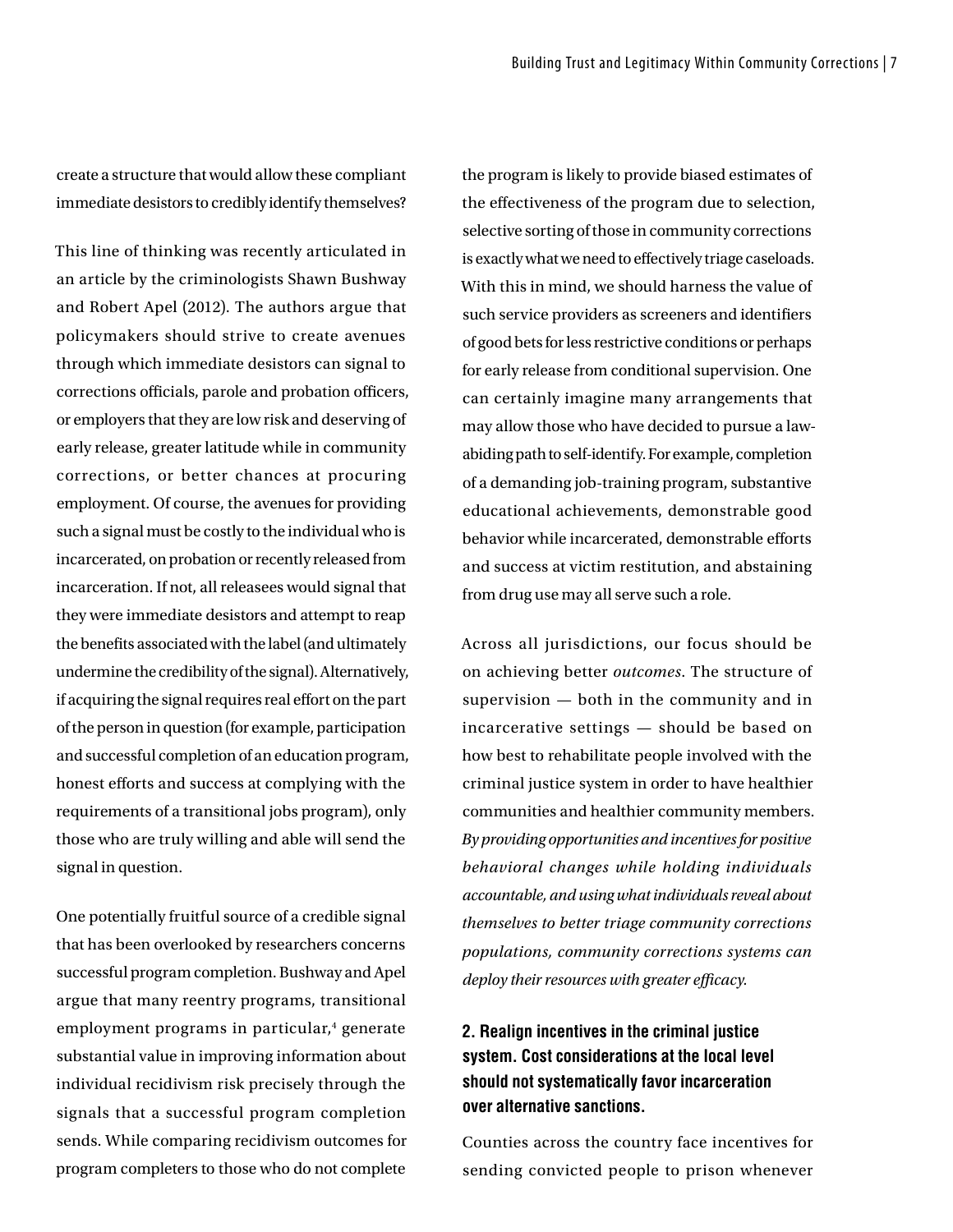possible. In many instances, this leads to prison spells for relatively low-risk individuals who could be successfully managed in the community at lower social cost.<sup>5</sup> At the county level, a local person who has been convicted and sent to state prison becomes the state's financial problem. The marginal cost to the county of committing an additional incarcerated person is efectively zero, while the marginal beneft (in terms of criminal incapacitation and savings in policing and monitoring) can only be positive. While others may bear signifcant costs, the local jurisdiction does not.

We know that the actual budgetary costs of a prison sentence exceed the costs of sentencing someone to probation. The net social costs of these alternatives depend on the extent to which incarceration would prevent recidivism. It is certainly the case for some individuals convicted of crime that the added costs associated with incarcerating that person are worth it once one takes into account the crimes that are prevented as a result. However, for lower risk people who can be successfully managed in the community, the net social costs of less-restrictive sentencing are likely to be lower relative to a prison term.

We should strive to align local cost incentives with the actual net social costs of alternative forms of punishment. If counties were made to face some portion of the marginal costs generated by each prison admission, one might expect local officials to be more selective in whom they send to prison and for how long. In legal parlance, *wobblers* are ofenses that can be charged either as misdemeanors or felonies, with only the latter eligible for prison time. If local officials face some portion of the costs

of sending someone to prison, wobblers may be more likely to be charged as misdemeanors. Moreover, those individuals who appear to be wobbling between a sentence of probation and prison (of course, a broader defnition of a wobbler) may be more likely to receive the probation sentence when the county stands either to lose (if faced with a tax) or gain (if presented with the prospect of sharing in the resultant cost savings) from such a sentence.

The recent experience of California illustrates both the great heterogeneity across counties in their use of state prison systems as well as the existing room to bring down prison populations by getting the incentives right. California's prison realignment reform, implemented in October 2011, stopped the practice of revoking people on parole back to prison for technical violations and diverted other people convicted of low-level offenses to serve their sentences in local jails or in some form of community corrections-based alternative sanctions. Prior to the passage of this reform, the rate at which counties incarcerated their residents in state prisons varied dramatically, from below 200 per 100,000 residents in counties such as San Francisco to more than 800 and even 1,000 per 100,000 in counties in the state's Central Valley. Figure 7 presents a scatter plot of the change in each county's prison incarceration rate between June 2011 (four months prior to the reform) and June 2012 (nine months into the reform period) against each county's pre-reform incarceration rate in June 2011. The pattern in the figure is very clear. Those counties that experienced the greatest reduction in their incarceration rates as a result of the reform are the counties with the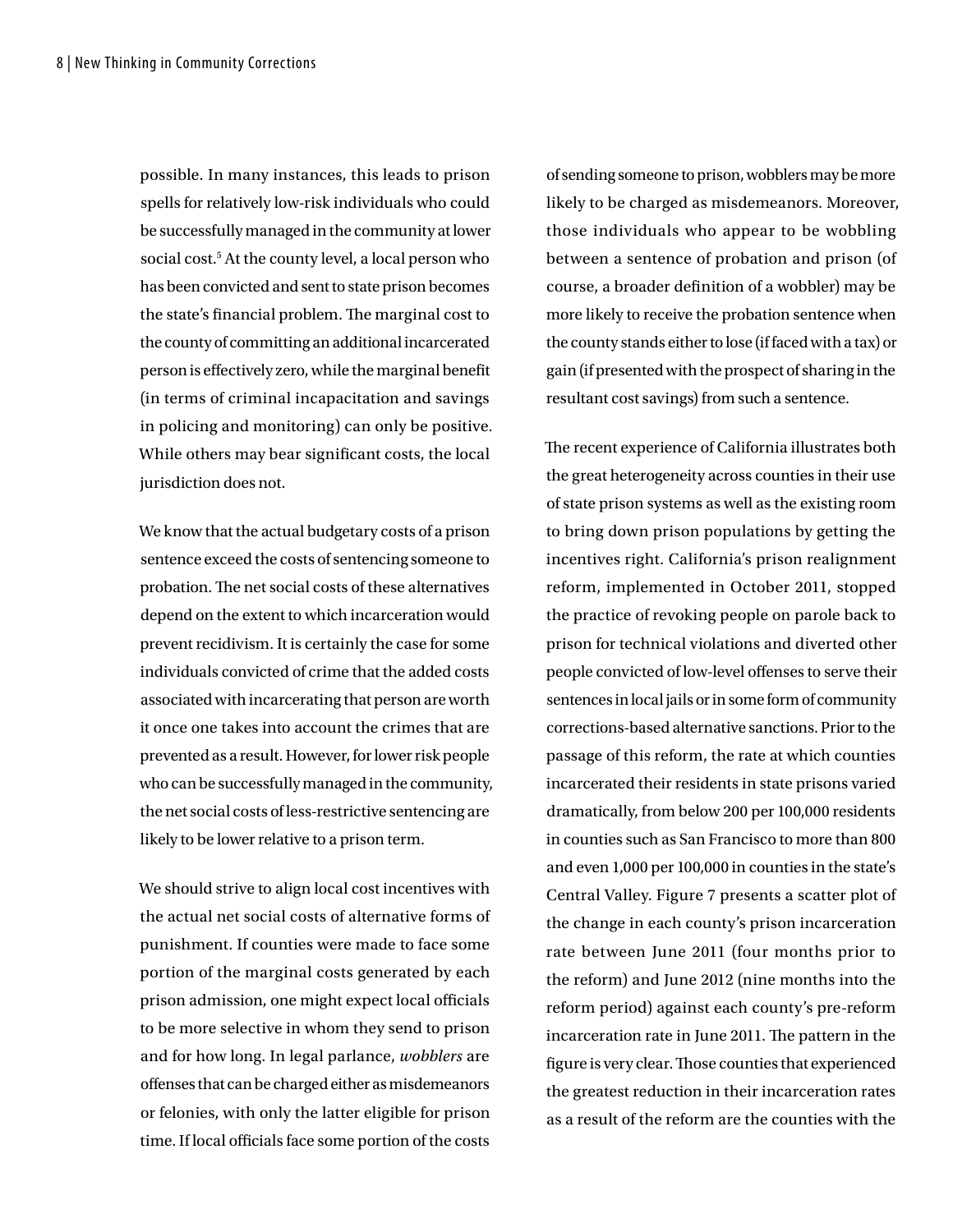highest pre-reform incarceration rates. Since the reform essentially scaled back the incarceration of people convicted of low-level crimes, this is clear evidence that the high-incarceration counties tend to punish low-level people with prison with relatively greater frequency.6

Aside from demonstrating room for decline, recent reforms in California have also demonstrated that counties can be quite responsive to both fscal carrots and sticks. Reform to the state's juvenile justice system provides a vivid example of the latter. In 1996, the state legislature

passed a bill that greatly increased the monthly costs for juvenile admissions to the California Youth Authority (CYA), the agency that ran the state's juvenile corrections facilities at the time. Prior to this legislation, counties paid \$25 per month per CYA ward. Starting in 1997, the monthly payment increased to \$150 per month for youth adjudicated for serious crimes. For youth adjudicated for less serious crimes, counties were required to pay from 50 to 100 percent of the custody costs to the state. Subsequent legislation passed in 1998 capped the counties' maximum annual per-ward payment at \$31,200. Nonetheless, for all juvenile commitments, and especially for less serious crimes, the increased costs to counties created by the reform were quite substantial (California Youth Authority, 2000).



Source: Lofstrom, Magnus, and Steven Raphael. (2015). "Incarceration and Crime: Evidence From California's Realignment Sentencing Reform." IZA Working Paper #7838. Bonn, Germany: IZA.

> Figure 8 displays annual admissions to CYA institutions between 1980 and 2009. A vertical line is drawn indicating the last year (1996) preceding the increase in county costs for youth commitments. The results of the reform are self-evident. There is an immediate and sustained drop in admissions to CYA beginning in 1997. To be sure, there have been other reforms over the years that have reduced youth admissions and the population of incarcerated youth further. Additional legislation passed in 1996 facilitated the transfer of incarcerated youth convicted in criminal court to adult prisons if they would not complete their sentences before age 21. In addition, a state ballot initiative passed in 2000 increased the proportion of youth charged with serious crimes tried in adult criminal courts to those receiving lengthy sentences and admitted directly into adult prisons. However, these

**Figure 7. Change in county-level incarceration rates from June 2011 to September 2012 compared to the county's incarceration rate in June 2011 for California counties**

Change in incarceration rate, June 2011 to September 2012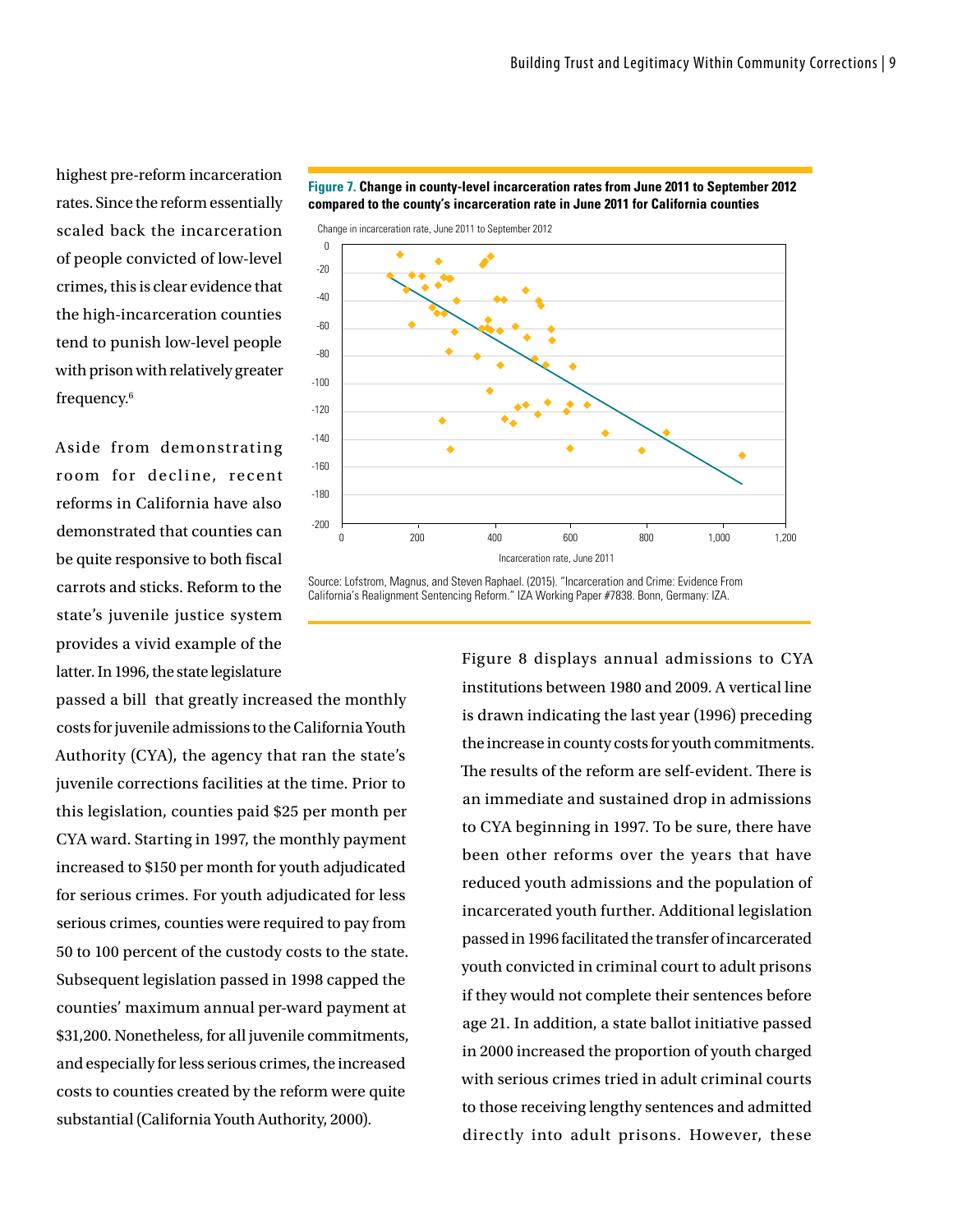provisions apply to a small proportion of convicted youth in the state, with the lion's share of the declining admissions evident in fgure 8 driven by the new costs of admissions faced by counties.

Evidence of the counties' responsiveness to positive incentives can also be found in the evaluation of the California Community Corrections Performance Incentives Act of 2009 (California Administrative Office of the Courts, 2012). The act created a mechanism by which the state shares with the county any cost savings associated with reductions

in incarceration driven by lower rates of probation failures. The county probation department must employ evidence-based community supervision practices and bring down probation failure rates and admission to prison to below a benchmark rate measured for the three-year period preceding the legislation's passage. In the three years since implementation, probation failure rates have declined by 33 percent.

These policy examples suggest a reform option for reducing incarceration and fostering efficiency in the use of existing prison capacity. A change in policy that ensures that counties have some "skin in the game" is likely to unleash efforts at the local level to be more sparing in the use of incarceration, especially for relatively low-risk individuals. Of course, one would not want to punish poorer counties with an intergovernmental finance structure that charges higher fees to areas with demographics and other local conditions that lead to

#### **Figure 8. Annual admissions to California Youth Authority state institutions, 1980-2009**

Annual admissions to California Youth Authority



Source: Raphael, Steven, and Michael Stoll. (2013). *Why Are So Many Americans in Prison?* New York, NY: Russell Sage Foundation.

> higher crime rates. However, some creative thinking could certainly generate schemes that better target incentives regarding marginal cases and that perhaps combine an implicit tax on counties with a corresponding transfer that leaves county budgets whole while discouraging excessive admissions to the state prisons.

> For instance, the CYA fee structure in the example above nominally increased the cost for the most serious individuals. In other words, the state still picked up the tab for those committing the most serious offenses where diversion to an alternative non-incarceration punishment was simply out of the question. One could imagine a scheme that levied diferential tax rates that increase as ofense severity (and perhaps the severity of an individual's criminal history) decreases and that increase for ofenses where there is the greatest degree of crossjurisdiction heterogeneity in the proportion of people sent to prison.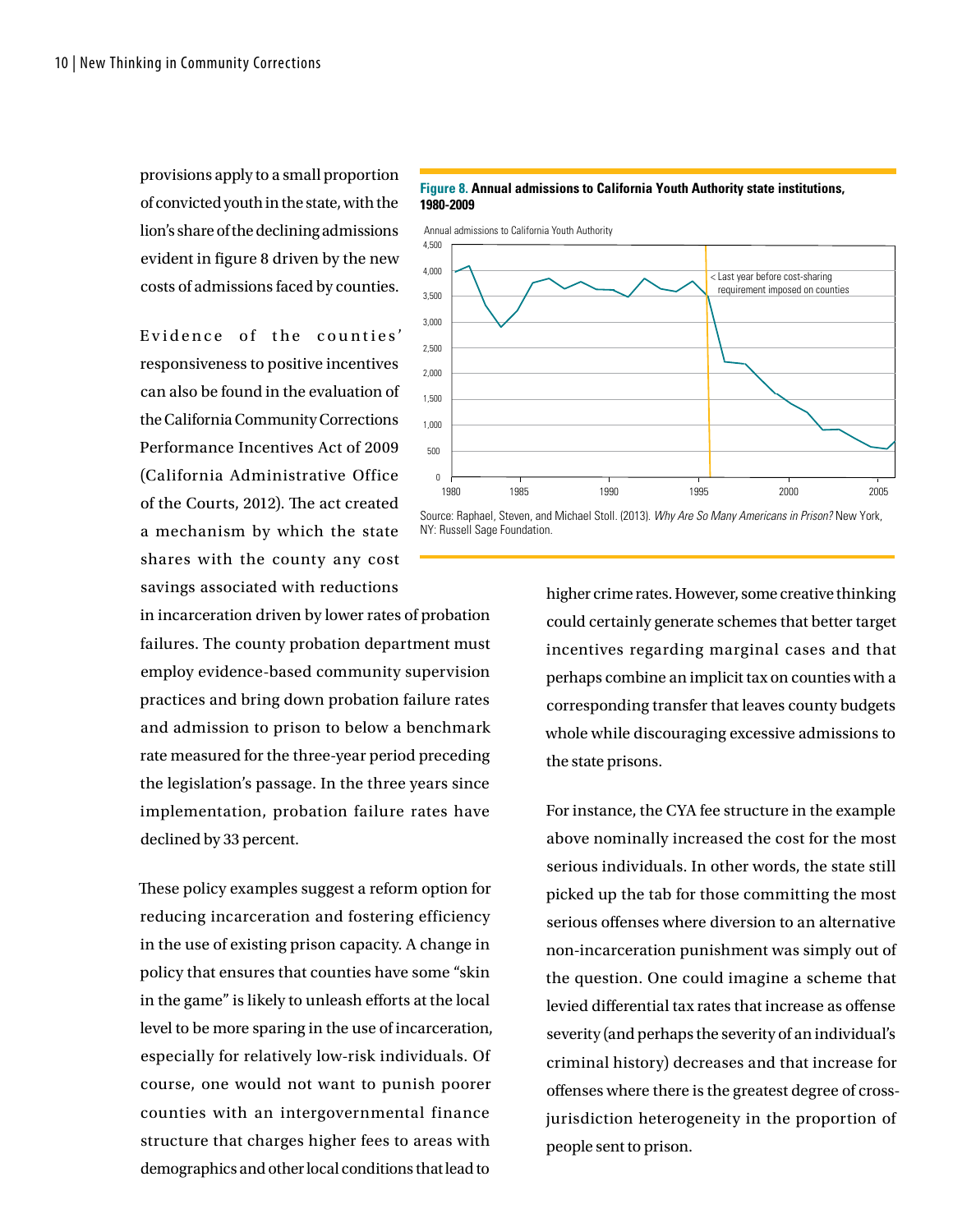Alternatively, one could imagine a block grant combined with an incarceration tax. A state could transfer to each county a fixed amount of funds for the purposes of criminal justice and safety expenditures to be allocated across potential uses at the locality's discretion. The amount of the block grant could be conditioned on local population, crime rates and demographics. Pairing the block grant with a per-head annual tax for each person admitted from the county to the state prison system would create an incentive for using prison sparingly. In addition, the block grant structure would not alter the marginal cost of jail admission (i.e., the marginal cost of a local jail inmate would still be positive), as the intergovernmental grant is decoupled from the size of the local correctional population. Moreover, the additional resources in the block grant, and the higher relative price of using prison admissions, would create incentives for local officials to seek alternative policies that control crime while reducing prison admissions.

An alternative strategy may be to assign a target incarceration rate to each county — based on existing state prison capacity, past crime rates, age structure, and whatever other demographic characteristics are deemed important and legally and ethically appropriate — and permit use of the state prison system free of cost within some narrow band around the target. Counties that come in sufficiently below the target could be rewarded with a grant for criminal justice expenditures that increases with the degree to which they incarcerate below the target, while counties whose countyspecific incarceration rates exceed their targets can be symmetrically taxed. Such a strategy may be particularly efective at identifying the marginal

low-risk people, as counties that overuse the prison system the most relative to a defned benchmark would face the largest tax bill. In other words, achieved reduction in incarceration would be generated largely by reductions in incarceration for outlier counties with unusually high incarceration rates.

There is much room for policy experimentation here. Currently, incentives are biased toward overadmissions to state prisons. Moreover, local officials are quite sensitive to cost incentives. This should be harnessed in fostering a more humane and costefective crime control policy.

An additional set of incentives that should be revisited concerns the reliance on fines and user fee revenues to fnance daily operations. Fines can clearly be used as incentives or disincentives for specific behaviors. However, when fines and user fees are relied upon as a fundamental revenue source, decisions over fne levels and release from probation may be governed by considerations other than the successful rehabilitation of the justice-involved person. Schemes that propose to entirely fnance community supervision at no cost to the county in particular deserve careful scrutiny, especially when outsourced to private service providers. Our primary goal should be to successfully shepherd people through to completion of their probation terms. We don't need to impoverish people nor cause the build-up of arrears to the criminal justice system. In the aggregate, the legal financial obligations created by fnes and fees generate a small portion of local government revenue, yet likely represent a substantial tax on the meager resources of poor households.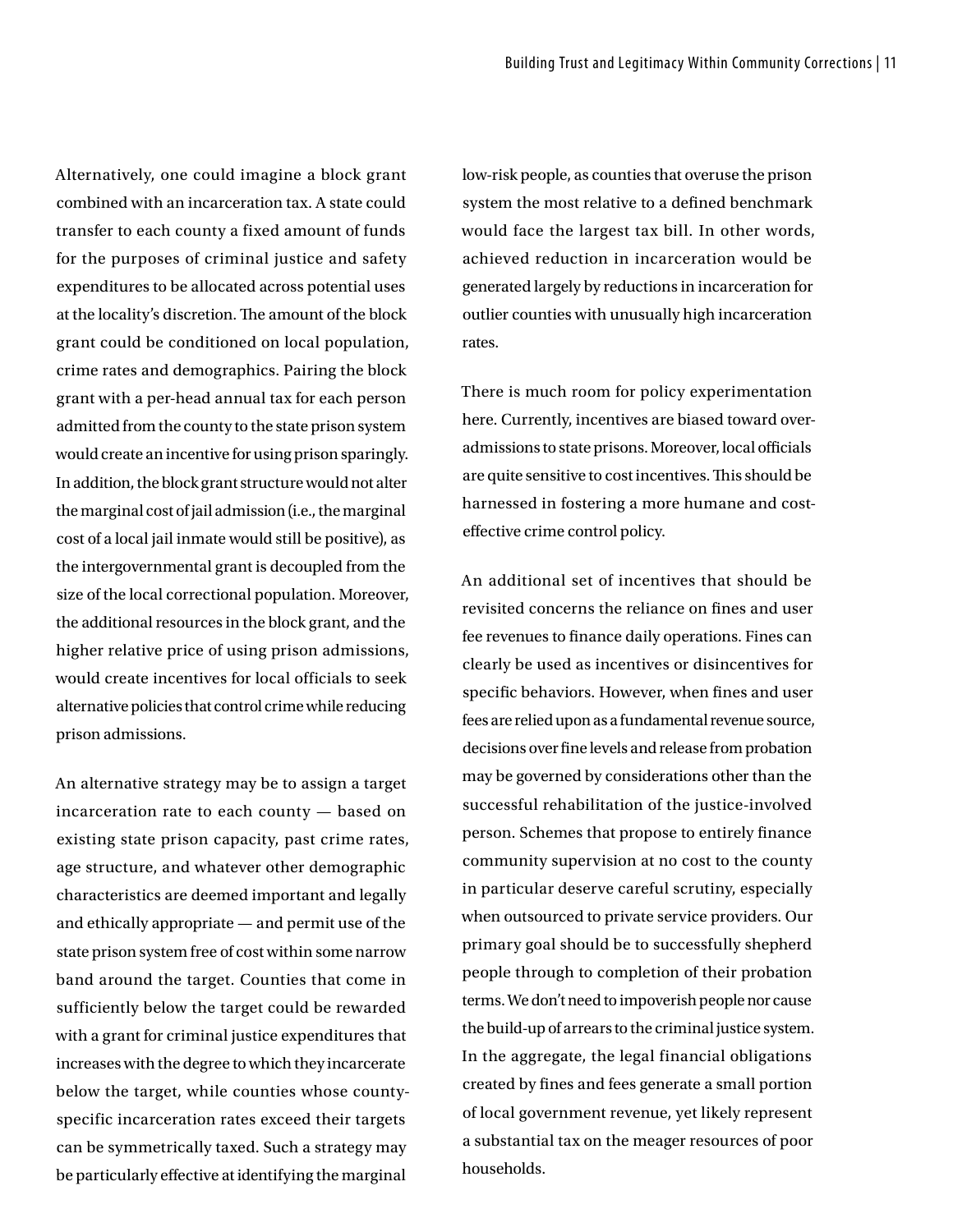A recent study of 15 states by the Brennan Center for Justice documents the reach and cumulative effects of fines and user fees on individuals who become involved with the criminal justice system (Bannon, Negrecha and Diller, 2010). In addition to documenting a wide range of user fees and fnes that add considerably to the debts of people recently released from prison as well as those on probation, the study notes the extensive use of criminal justice resources (for example, probation and parole officer time, the issuing of warrants, court hearings, and incarceration as punishment for failure to pay) devoted to collecting outstanding criminal justice debts. In many instances, sanctions for failure to pay are in direct conflict with efforts toward productive reentry into society. For example, several states revoke driver's licenses for failure to pay, a sanction that likely has a negative efect on future employment prospects. Moreover, many states use outstanding debt as a criterion in deciding whether to release someone from parole or probation supervision, surely bloating caseloads beyond what is needed for maintaining public safety. The incentives that over-reliance on fines and user fees create for community corrections systems, as well as for people under community supervision, require careful reevaluation.

To the best of our knowledge, it is impossible to tally total fnes and fees paid by the poor and the outstanding legal financial obligations in the U.S., let alone the distribution of the arrearages across households and individuals of different socioeconomic status levels.<sup>7</sup> Given the observable differences in who is involved with the criminal justice system, however, we would guess that

the distribution of outstanding legal financial obligations is heavily skewed toward low-income minority males and disproportionately impacts the budgets of low-income minority households. We can, however, provide a rough estimate of annual payments for fines and fees collected by various levels of government using the 2012 Census of Governments: State and Local Finances data collected by the U.S. Census Bureau. The data include revenue and expenditure totals by category for each municipality in the country. Revenue category "U30: Fines and Forfeits" provides our proxy.<sup>8</sup> This revenue source totaled \$5.6 billion for municipalities and townships in 2012, and \$2.8 billion for counties, giving total fne and forfeit revenue of \$8.4 billion to county and local governments. States report an additional \$6.8 billion in fne and forfeit revenue. Hence, we observe total fine and forfeit revenue of \$15.3 billion for fiscal year 2012.<sup>9</sup>

Is this a large amount? This depends, of course, on the extent to which this is generated from sanctioning low-income households. Assuming that most of this burden falls on poor households, one might compare these fne and fee revenues to various income sources. For example, the Brookings Tax Policy Center estimates that in 2012 roughly 57 percent of Earned Income Tax Credit (EITC) benefts were accrued in households with cash incomes of \$20,000 or less.<sup>10</sup> With total EITC expenditures of roughly \$60 billion, this implies an income transfer to these low-income households of roughly \$34.2 billion. Hence, the fine-and-fees total amounts to roughly 45 percent of the income transferred to poor households $11$  via the EITC and roughly 25 percent of EITC expenditures more generally. We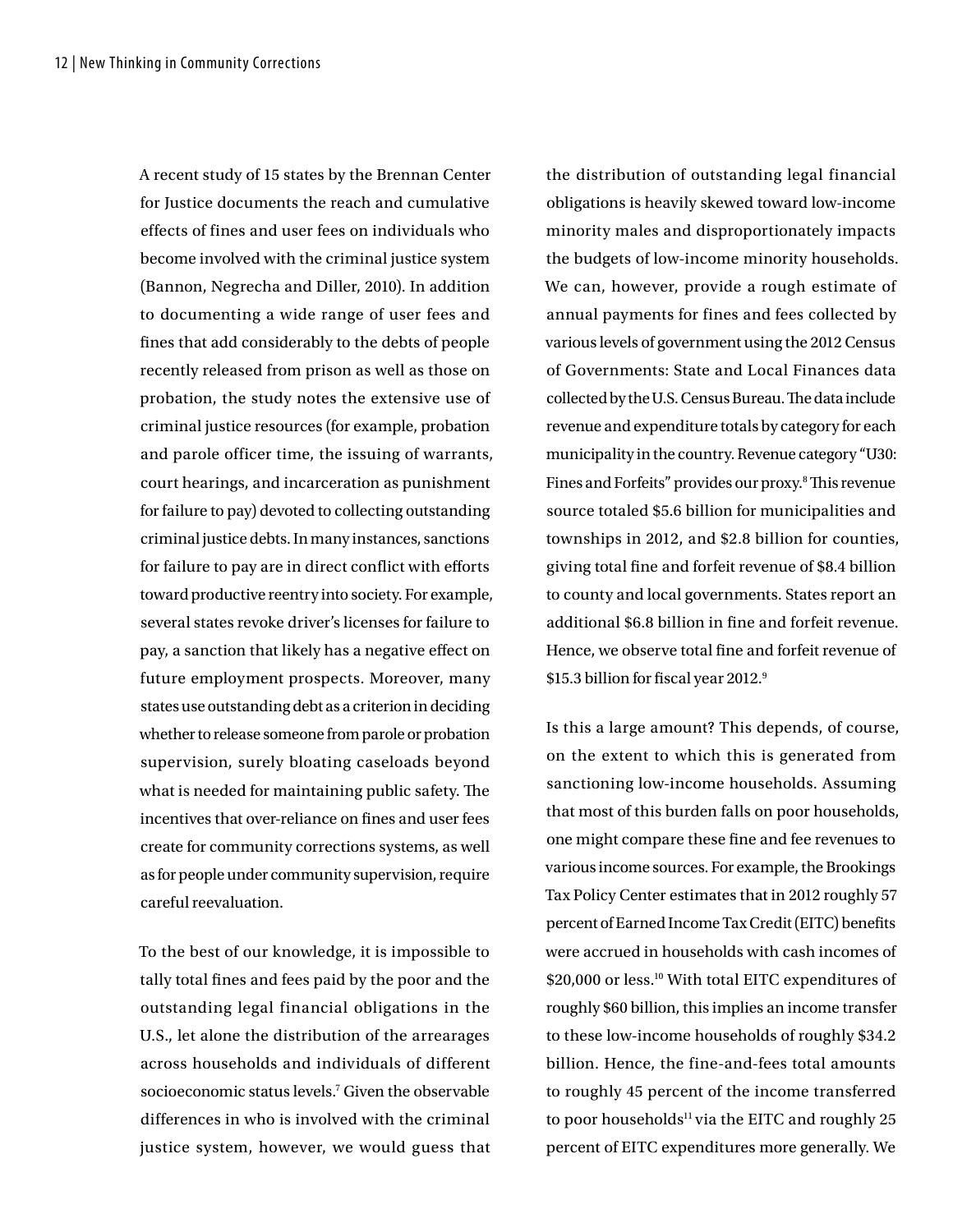could alternatively compare fne and fee revenue totals to total incomes for low-income households. The Census Bureau estimates a mean household income for the bottom quartile of households in 2012 of \$11,490.12 With 24.4 million households in the bottom quintile, this implies a total income of roughly \$281.4 billion. Fine and forfeit revenues amount to 5.4 percent of total income for bottomquintile households.

To be sure, we can only speculate about who pays these fines and fees. It is certainly the case that some of this revenue is generated by fines and fees levied on higher income households. Moreover, we should note that as a proportion of total local government revenues, fnes and forfeits constitute a minor revenue source (though as the recent case of Ferguson illustrates, this is not always the case).13 Nonetheless, given the socioeconomic and demographic characteristics of who becomes involved with the criminal justice system, these fnes and fees must certainly fall disproportionately on poor households. The expansion of the criminal justice system along with the increasing use of these fnes — likely driven, in part, by the costs of this expansion — are imposing a signifcant and regressive implicit tax. In imagining the future of community corrections, we should strive to not increase socioeconomic inequality through regressive taxation in the pursuit of public safety.

## **3. Impose the least restrictive sanctions necessary, and minimize the collateral consequences associated with criminal processing and conviction.**

We should limit the use of incarceration (both pre- and post-trial) to those who cannot be safely

supervised in the community. The collateral consequences of a criminal conviction and, in particular, a spell of incarceration are many. Some of the socioeconomic domains explored by researchers include the following.14

#### *Post-release employment prospects*

Holzer, Raphael and Stoll (2006) document an extreme reluctance among employers with regard to their willingness to hire formerly incarcerated people. In addition, Raphael (2011) documents that a high proportion of employers of relatively less skilled workers in California indicate that they are legally proscribed from employing people convicted of felonies. The audit research by Pager (2007) and Pager, Western and Bonikowski (2009) documents that this stated employer reluctance translates into large differences in job offer rates, with particularly low job offer rates for African-Americans with criminal records. Western (2002) fnds that prior incarceration has long-term negative effects on future employment and earnings.

#### *Health consequences for formerly incarcerated people and the communities from which they come*

Schnittker, Massoglia and Uggen (2011) provide a recent survey of research linking mass incarceration to health outcomes and health disparities. Some of the research reviewed actually fnds that a spell in prison improves access to health care, as many of those who are incarcerated lack health insurance and likely underutilize the health resources that are available to them. However, there are also key research studies that fnd evidence of within-prison transmission of infectious disease (hepatitis in particular) and transmission of infectious disease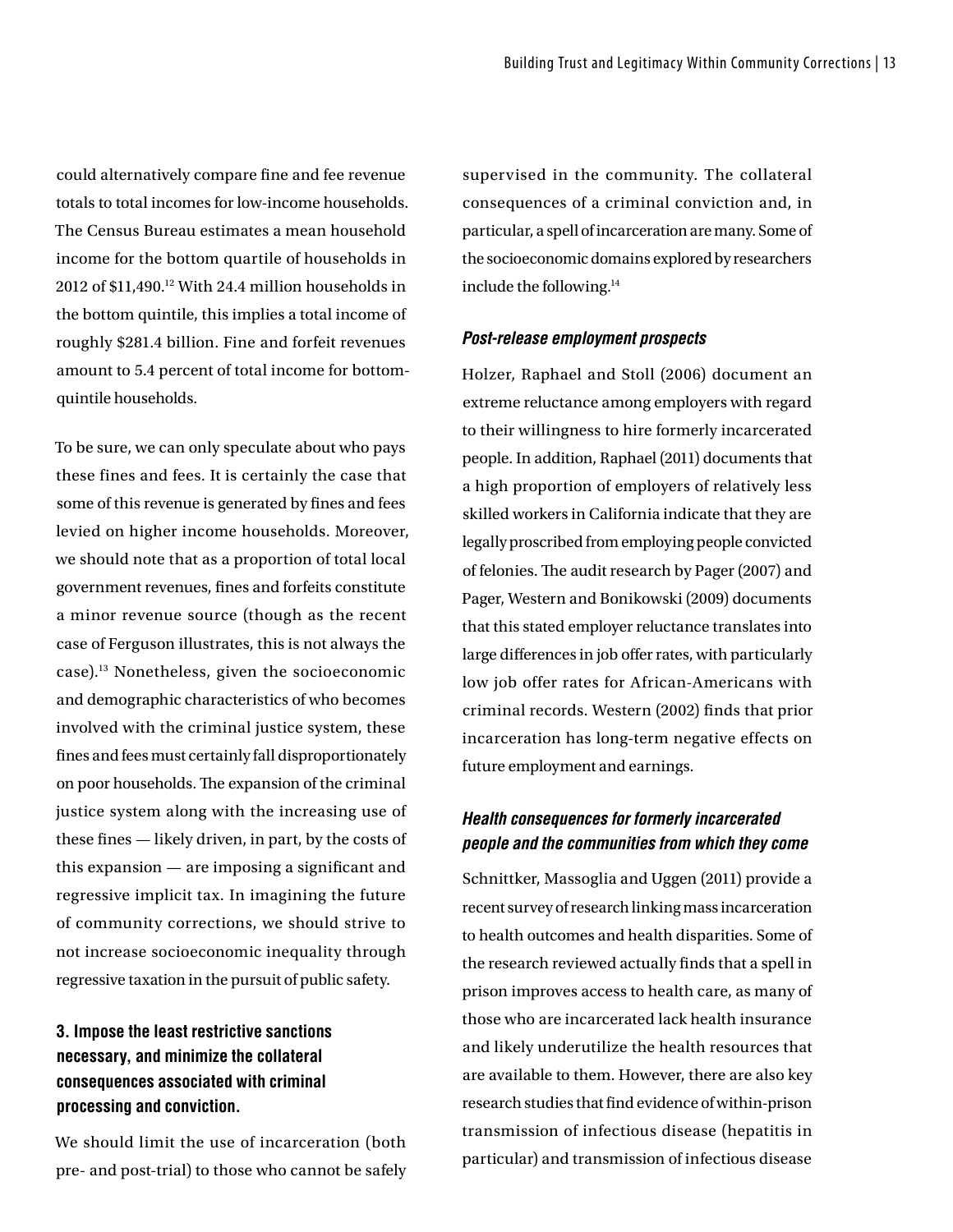through various channels in the communities from which incarcerated individuals disproportionately come. Moreover, Schnittker, Massoglia and Uggen (2011) review several studies finding evidence of unusually high levels of disability and stress-related illness among formerly incarcerated individuals. To be sure, the health efects of the massive increase in incarceration rates extend beyond direct efects on currently and formerly incarcerated people. Wildeman (2012) finds discretely higher infant mortality rates among newborns with incarcerated fathers who have no pre-incarceration history of domestic abuse. Moreover, the increased stress and reduced resources associated with having an incarcerated partner, son or father may be a factor in the relatively poor cardiovascular health outcomes for African-American women (Hedwig and Wildeman, 2013).

#### *The children of the incarcerated*

More than 50 percent of men in state prison and 60 percent of women in state prison are the parents of children younger than 18 years of age (Glaze and Maruschak, 2010). Among the age groups that make up the bulk of the prison population (25 to 34 and 35 to 44), the proportion that are parents is considerably higher, with the figure reaching 80 percent among women in state prison between ages 25 and 34. Wildeman (2009) provides the most authoritative assessment of the risk of experiencing a parental incarceration for children born in 1978 and 1990. For the 1990 birth cohort, 1 in 4 black children and 1 in 25 white children experienced a parental incarceration by the age of 14. Among black children born to high school dropout parents, half experience a parental incarceration by this age. A parental

incarceration certainly impacts the material wellbeing of children. Johnson (2009) analyzes how the household incomes and poverty rates of children born between 1985 and 2000 were impacted by paternal incarceration using longitudinal data. In the year prior to a father's incarceration, average annual household income in 1997 dollars stood at \$38,960. During the period of incarceration, average annual household income dropped by nearly \$9,000. Concurrently, the proportion of these children living in households below the poverty line is 22 percent prior to the father's incarceration and nearly 31 percent during the father's incarceration. There is also evidence of increased behavioral problems among children with an incarcerated parent. Wildeman (2010) analyzes the effect of parental incarceration on aggressive behavior among very young children. The author finds that aggressive behavior increases among young boys with incarcerated fathers. Moreover, this increase in externalizing behavior is concentrated among young children of men who have not committed violent acts and who are not abusive within their households. To be sure, one would expect heterogeneity in the efect of parental incarceration. In some instances, a parent's removal from the home may be stabilizing and salutary to the extent that the parent is abusive, or the parent's absence may tax the household's resources. In addition, research on this topic faces the fundamental challenge of contending with the myriad factors that likely infuence child outcomes and that are correlated with a parental incarceration (for example, poverty, drug use and exposure to violence). In fact, Wakefield and Wildeman (2014) provide evidence of such heterogeneity. This being said, our criminal justice system has expanded over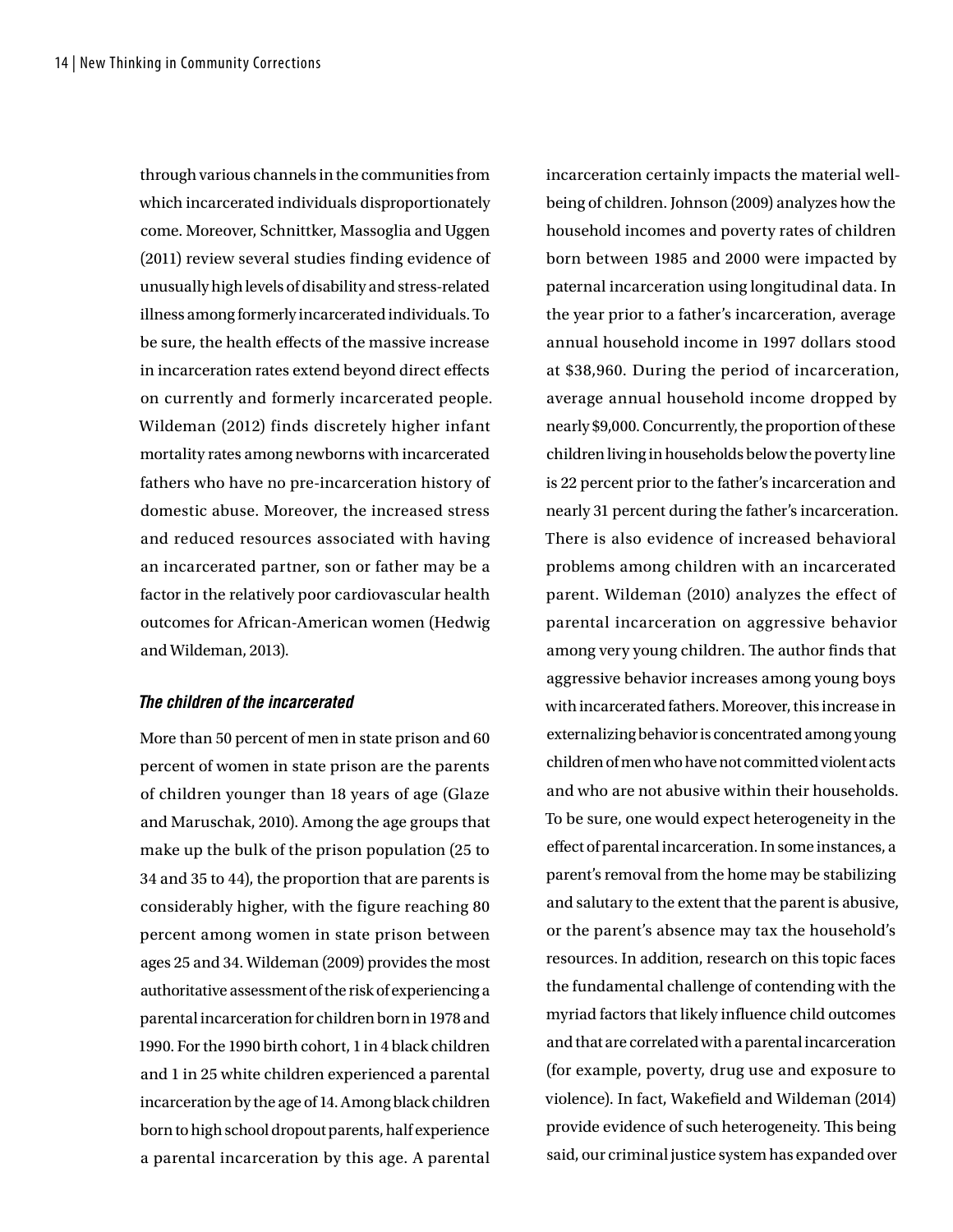the past three decades toward punishing less serious ofenses more severely. In essence, the disruptions caused by incarceration impact more children than ever before.

#### *Political participation*

In many states, individuals with an active criminal justice status are denied the franchise of voting. According to a report by The Sentencing Project (2016), 48 states and the District of Columbia prohibit voting while incarcerated. In addition, 34 of these states do not allow those on parole to vote, and 30 states prohibit voting among those on probation. Four states prohibit voting among all people convicted of felonies, even after having completed their sentences.<sup>15</sup> The Sentencing Project estimates that 1 in 40 adults is unable to vote either due to current involvement with the criminal justice system or due to a lifetime ban for a prior felony conviction. Roughly 8 percent of adult African-Americans are currently disenfranchised, and in three states, over 20 percent of adult African-Americans are disenfranchised. There is at least one study (Uggen and Manza, 2002) that fnds evidence that disenfranchisement of people convicted of felonies may alter electoral outcomes in very close races.

#### *Racial inequality*

As is evident in each domain discussed here, the disproportionate representation of African-Americans in the nation's prisons and jails, African-American males in particular, translates directly into racial disparities in the collateral consequences of incarceration growth. Given the order of magnitude of incarceration growth over the past three decades, the criminal justice system has

become a very important factor in aggravating racial inequality across multiple domains.

The above list largely reflects the longer term efects of a conviction and a spell of incarceration operating through social stigma as well as the efects of being physically removed from society during formative years when others are establishing lives for themselves. However, there is some suggestive evidence that the process itself unleashed by a felony arrest and charge is disruptive and creates problems that then need to be remedied by community corrections. For example, many researchers studying the employment consequences of having served a prison sentence have documented a strange pattern in administrative employment data. To be specifc, starting three to four quarters before one's admission to prison, several researchers have documented a decline in quarterly employment rates and earnings in several states (see Kling, 2006; Pettit and Lyons, 2007; Sabol, 2007). One theory consistent with this pattern is that some personal crisis causes both job loss and criminal activity. Or a lost job may have propelled the individual toward the felony that resulted in a prison spell. An alternative interpretation of this pattern is that the arrest itself, and all that follows prior to a prison admission, has a negative efect on labor force participation, employment and earnings.

In fact, a recent study by Charles Loeffler at the University of Pennsylvania suggests that the latter explanation is the correct one. Loeffler (2013) matched conviction and arrest data from the Circuit Court of Cook County, Illinois, to quarterly earnings data from the state's unemployment insurance system. Focusing specifcally on individuals who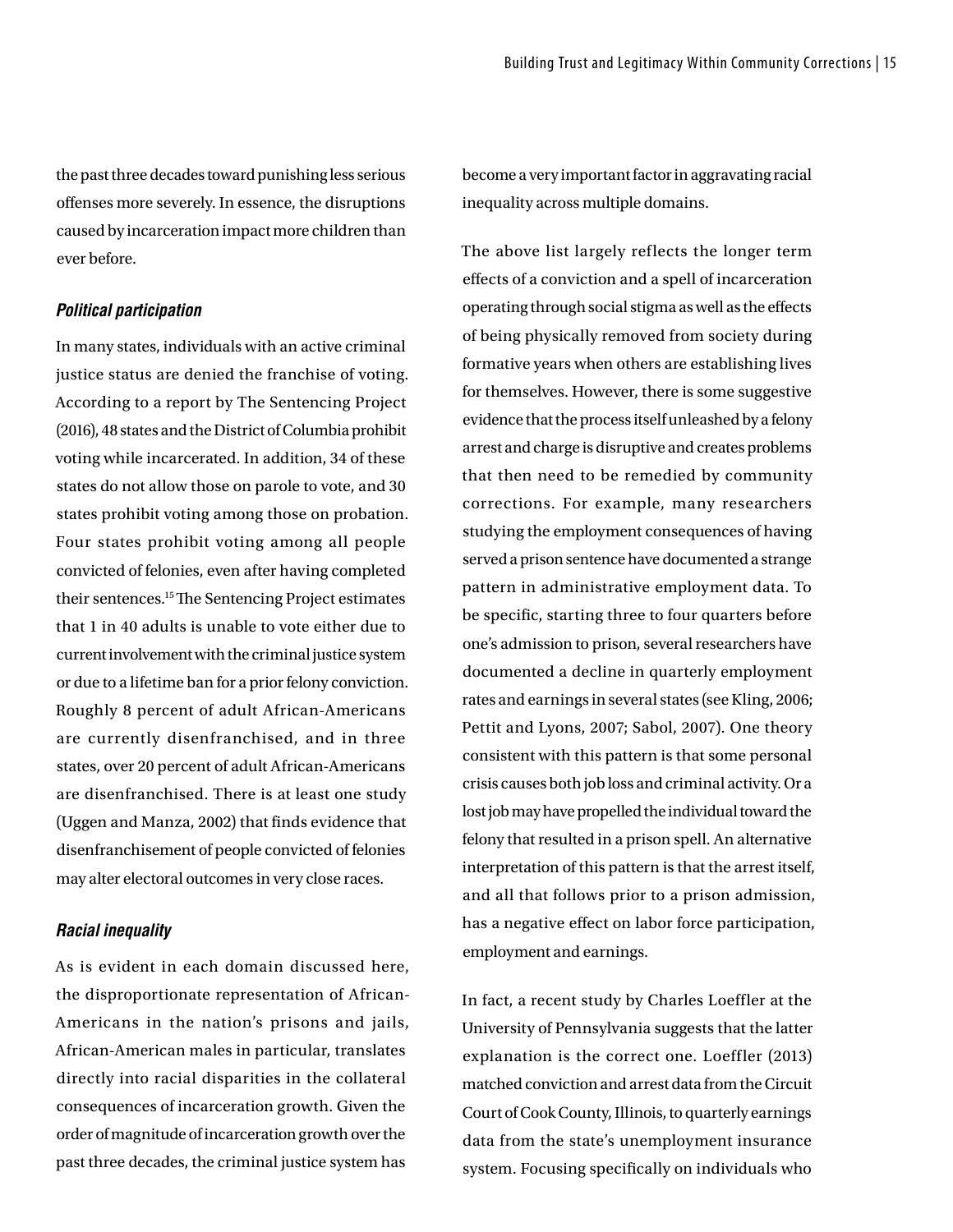were ultimately sentenced to prison, Loeffler analyzes how quarterly employment rates (measured as having any positive earnings in a formal job during the quarter) evolve in the time period leading up to incarceration. Loeffler's innovation is that he is able to observe the date of arrest for the offense leading to the prison sentence, and thus can assess whether the extent to which the employment decline documented by many researchers pre-dates that actual offense generating the arrest.

Loeffler's findings are succinctly displayed in figure 9. The figure shows the employment rates of soon-to-be incarcerated people in the quarters approaching their quarter of incarceration (set to zero along the horizontal axis) as well as the quarter approaching the arrest for the conviction resulting in the prison sentence (also set to zero but measured

by the lighter shaded line). There are several notable patterns in this figure. First, the employment rates of these individuals are dismally low, with never much more than 25 percent registering positive earnings in the 15 quarters preceding their incarceration. Second, the employment patterns prior to incarceration are consistent with the fndings from prior research, showing substantial declines in employment especially during the year prior to the prison admission. Finally, nearly all the employment decline follows the date of arrest (or alternatively, we see little decline in the measured employment rate in the quarters prior to being arrested). Hence, the steep

pre-incarceration rate declines in employment appear to be driven by the processing of the felony (i.e., the pretrial detention, court hearings, etc.).

While we are unaware of a comparable analysis of individuals who are ultimately sentenced to probation, one would imagine that pretrial detention and court proceedings may hinder employment among those charged with serious offenses who are ultimately sentenced to jail, to jail with probation, or to a straight probation term. We tabulated data from the State Court Processing Statistics 1990 to 2002 Felony Defendants database to gauge the extent to which felony defendants who are ultimately sentenced to probation fail to make bail, be released on their own recognizance, or be released under some form of supervised release program. Roughly 53 percent of those charged with

**Figure 9. Path of employment rates in quarters leading up to arrest and quarters leading up to admissions to prison, estimated in Loeffler, 2013**

Percent with non-zero reported earnings



Source: Loeffler, Charles E. (2013). "Pre-Imprisonment Employment Drops: Another Instance of the Ashenfelter Dip?" Working Paper. Philadelphia, PA: University of Pennsylvania.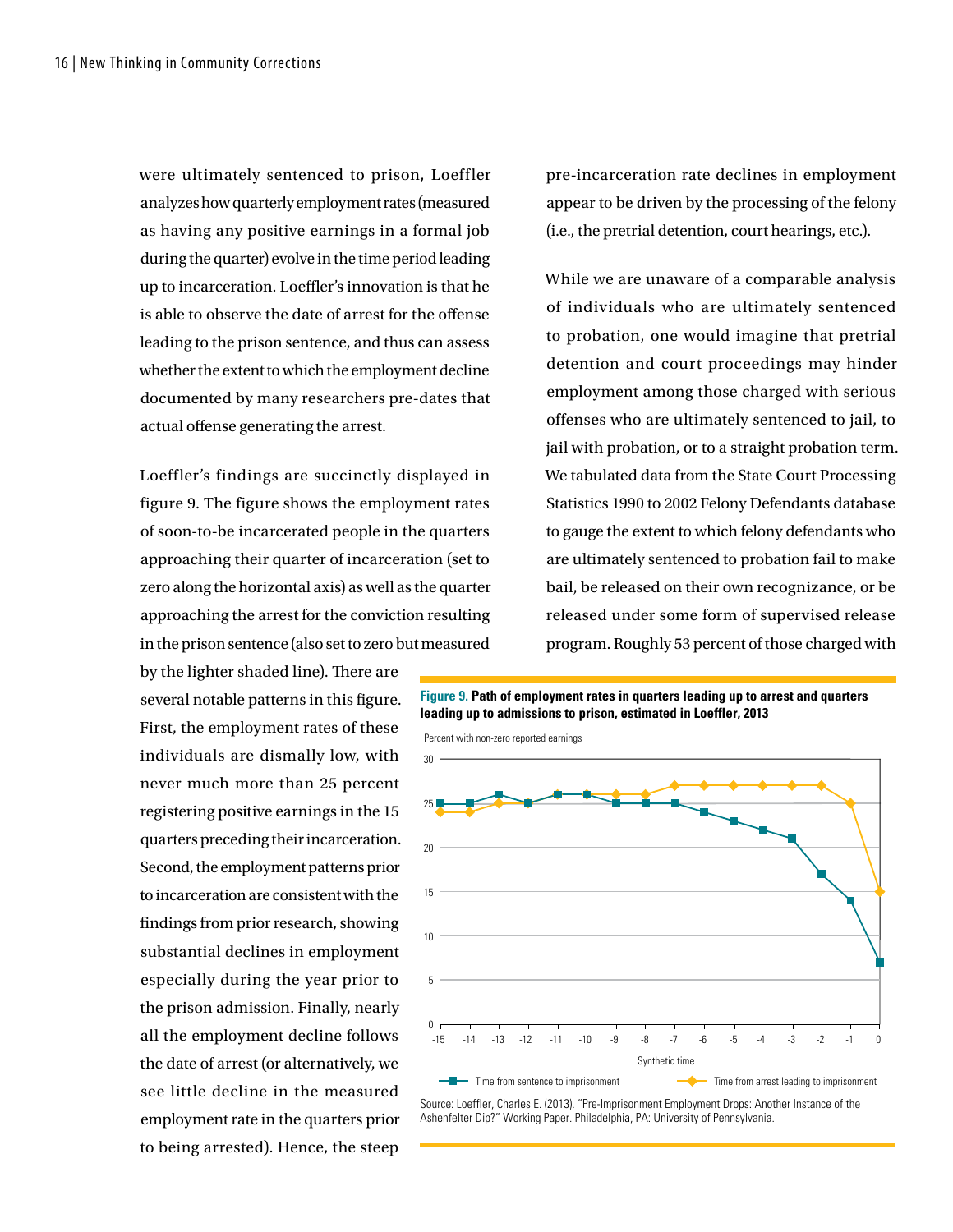felonies who are ultimately convicted (of either a felony or misdemeanor) are placed under local probation jurisdiction (sometimes following a short jail sentence). Of these, 34 percent are detained pretrial.

An arrest and pretrial detention spell are certainly likely to interrupt one's life and create an employment need, and perhaps a housing need, that then must be remedied by the charged person and in many instances their probation officer. Moreover, a criminal conviction may have long-lasting implications for future employment prospects. With these collateral costs in mind, we should *limit the use of incarceration to those who cannot be safely supervised in the community.* This stems from both our respect for the individual as a community member and our commitment to maximize the return on investment for each taxpayer dollar. Incarceration is the most costly sanction, and it is often not our most efective option because so many jails and prisons do not have the extensive rehabilitative programming necessary to meet all the needs of their inmates. When incarceration must be used, research tells us that short incarceration spells, implemented with swiftness and certainty, have greater impact than longer terms.<sup>16</sup> Therefore, we should work with our partner agencies to ensure that sanctions are neither more severe nor greater in length than they need to be to efectively achieve our rehabilitative goals for an individual person.

In selectively using incarceration, we also believe that this should apply to pretrial detention as well as post-adjudication incarceration spells. Greater use of validated risk assessment tools pretrial, and perhaps

more active monitoring of pretrial defendants coupled with expanded use of supervised pretrial release may minimize the adverse efects of case processing on employment.

## **4. Restore communities, and facilitate their health and safety in a holistic way.**

We must recognize that people charged with crimes are community members and that our ultimate goal is to restore these individuals to productive roles. This community perspective requires us to view public safety differently. Typical views of public safety have considered keeping the community safe as a function of protecting it from people who commit crime, rather than recognizing that nearly all people charged with crimes will eventually return to community settings and become a part of those settings. We are concerned with the justiceinvolved person, not just as an individual but as a community *member* and potential neighbor. In this view, the health and safety of the community are inseparable from the health and safety of the person on our caseload.

In order to assist the individual in taking on productive roles in their family, neighborhood and larger community, we reiterate that we need to *reduce the collateral consequences of criminal convictions, as well as barriers to reintegration and rehabilitation, when public safety is not otherwise compromised.* We know that even those who are rejoining the community in a healthy way face many barriers to obtaining housing, social services and employment. Improved access to each of these would increase public safety by helping individuals build positive roles in their communities. Currently,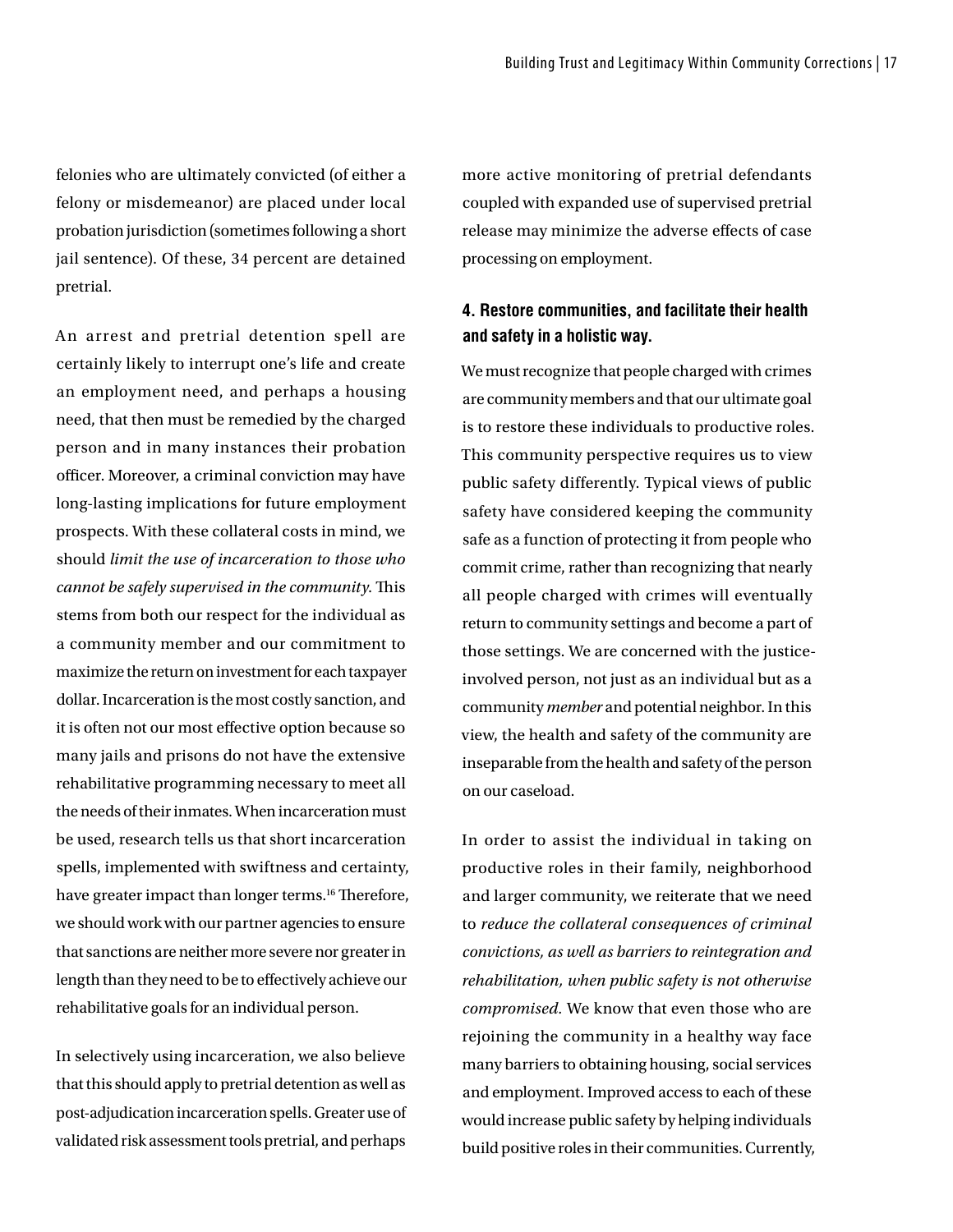these barriers are both too high and too long lasting. We know from Blumstein's research (Blumstein and Nakamura, 2009) on survival rates that an individual's risk of reofending falls dramatically after 10 or five or even three years, and yet people who have been law-abiding citizens for a decade or more still face difficulty obtaining work, housing and social services.17 Community corrections should serve as ambassadors to the business community to help them view justice-involved individuals differently. Moreover, if we are able to establish credible screening practices whereby our clientele may credibly signal their desistance from crime as is discussed above, we can serve this intermediary role for many in community corrections with confdence. Internally, we should consider whether and how formerly justice-involved people could use their talents and experience in our own organizations.

When we consider the person under supervision as a member of their community, rather than a person who the community should be protected from, it becomes clear *that avoiding disruption to employment, schooling, housing and families will improve outcomes and save taxpayer dollars*. Therefore, we should adopt the lowest possible sanction, and engage in restorative justice practices where possible, to avoid such disruption and prevent the individual from having to "reenter" their community at all.

As such, we should *ofer opportunities for diversion, starting at the point of arrest, based on an individual's amenability and qualifications for diversion, to maximize alternatives to incarceration that protect the public while holding individuals accountable*. Models of community courts and other restorative justice

practices have proved efective at providing services while avoiding the cost and collateral consequences of more traditional sanctions. By providing alternative sanctions in community settings, we have access to a broad range of services that can meet the criminogenic needs of a particular individual without being reliant on incarceration methods.

#### *Include survivors and families*

Because we strive to make communities whole, we also *recognize that survivors of crime are an integral part of the justice process.* Survivors have a role not only in the procedural aspects of justice, through restorative practices or providing impact statements, but also as members of communities who also need to be healthy and safe. We need to do right by the survivors while being fair with people who commit crimes. The latter requires that services should be provided to help them rebuild strong and healthy lives.

Families of people charged with crimes, particularly children, often suffer along with their family member while the family member is involved in the criminal justice system. Children of incarcerated parents are at 2.5 to 3 times greater risk of becoming involved with the criminal justice system themselves. In this way, ensuring fair and effective treatment not only impacts the life of the currently justiceinvolved person but also the lives of the next generation. *We should recognize and strive to break the intergenerational cycle of crime and incarceration by strengthening families and addressing their needs throughout the justice process.* This requires an approach that is responsive to families' needs and supports healthy family connections rather than hindering them. Examples include adjusting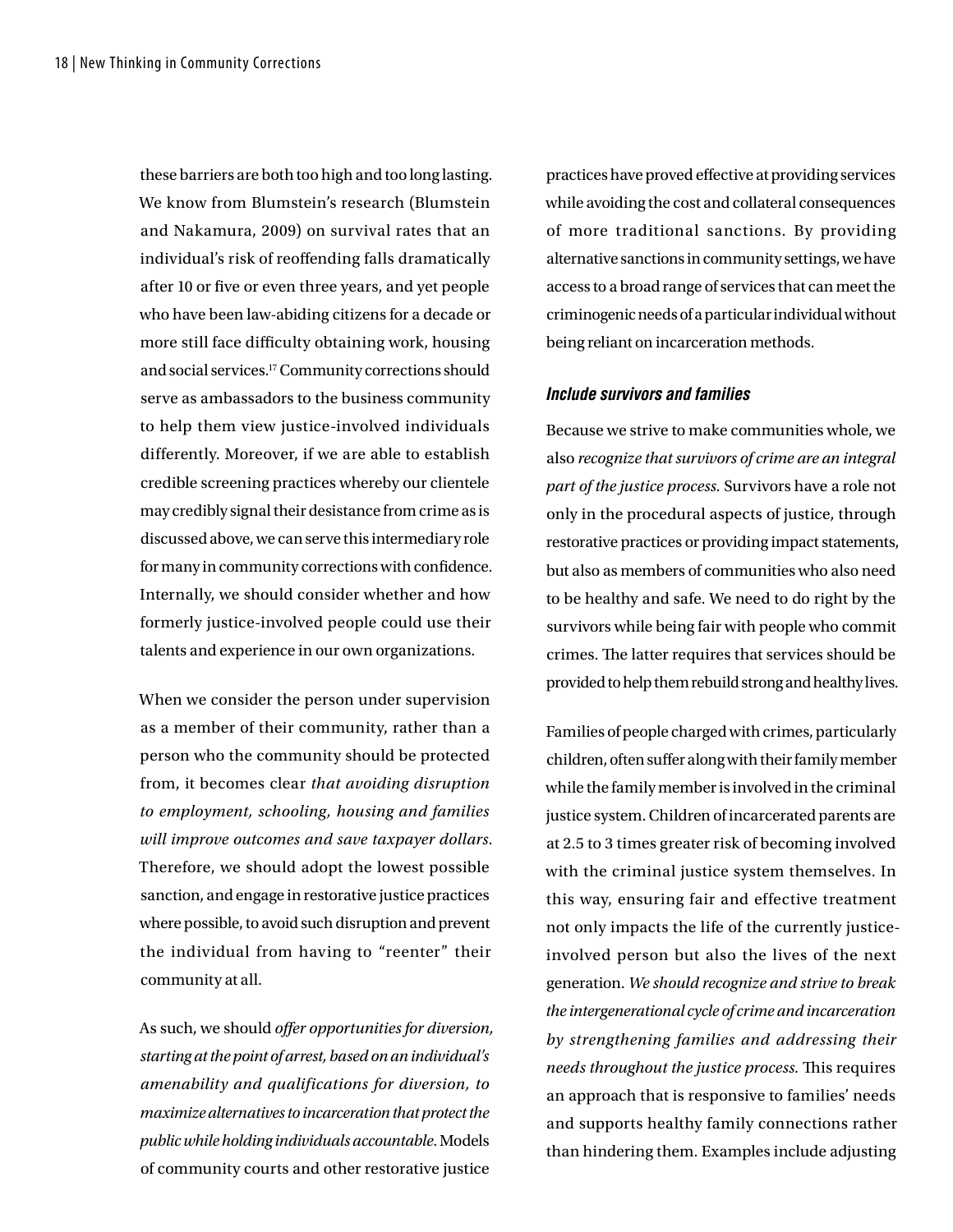visitation and housing restrictions, as well as providing supports to the individuals under our supervision. Here again, we aim to provide the lowest sanction that is safely possible, so that there is as little negative disruption in the lives of families as possible. Likewise, measures such as employment training, education, public assistance, and the removal of barriers to employment and housing are all measures that can increase public safety by helping justice-involved people build healthy lives and take on supportive roles within their families.

## **5. Reduce institutional bias and work to ensure that all individuals receive fair, equal access to the justice system.**

We recognize that a key aspect of treating individuals with respect, dignity and a sense of community is working to counteract injustices, rather than perpetuating them. A key aim is to *reduce institutional bias and ensure that all individuals receive fair, equal access to the justice system, including opportunities for diversion and alternatives to incarceration.*

Part of the problem of institutional bias is that each segment of the justice system can become siloed, thereby worsening bias as an individual moves deeper into the justice system. We know that from the earliest points, the justice system has disproportionate minority contact. From the pretrial process onward, there are structural deficits that perpetuate unnecessary disparities, especially for low-income and minority communities.

We strive to lead organizations that will not only be cognizant of such bias but work to combat it, both within our own organizations and through our

collaboration with partners. To do so, we must *have strong, efective interagency collaboration to facilitate a system-wide perspective.* From that vantage point, we can see certain values that should stretch throughout the system if in fact our collective goal is to facilitate the health and safety of our communities.

### **6. Evaluate what we do, invest more in practices that work, and abandon practices that do not.**

Since our focus is on facilitating positive outcomes, and to be prudent stewards of taxpayer dollars, we should rely on data-driven decision-making and evidence-based practices in order to provide the most effective and efficient resources to people on our caseloads, as well as to victims and communities. We should *implement science-based, data-driven approaches, which yield better outcomes and reduce future victimization over a punitive approach*. As part of this, *decisions for sanctions, supervision level and interventions should be based on an individual's risk level and treatment needs*. If we don't have the ability to do some kind of assessment to determine what problems that person is presenting with and what needs they have, we will not be able to efect any kind of change in that person's life. Again, as prudent stewards of public resources, we should ensure that our resources are being applied to those who pose the greatest risk to public safety, but also in the most efective manner possible. Evidence-based assessments provide the data with which we can do such targeting of resources.

A focus on outcomes does not simply mean reduction in recidivism or victimization, although those are important goals. Inherent in achieving them, though, are more basic outcomes in the lives of people involved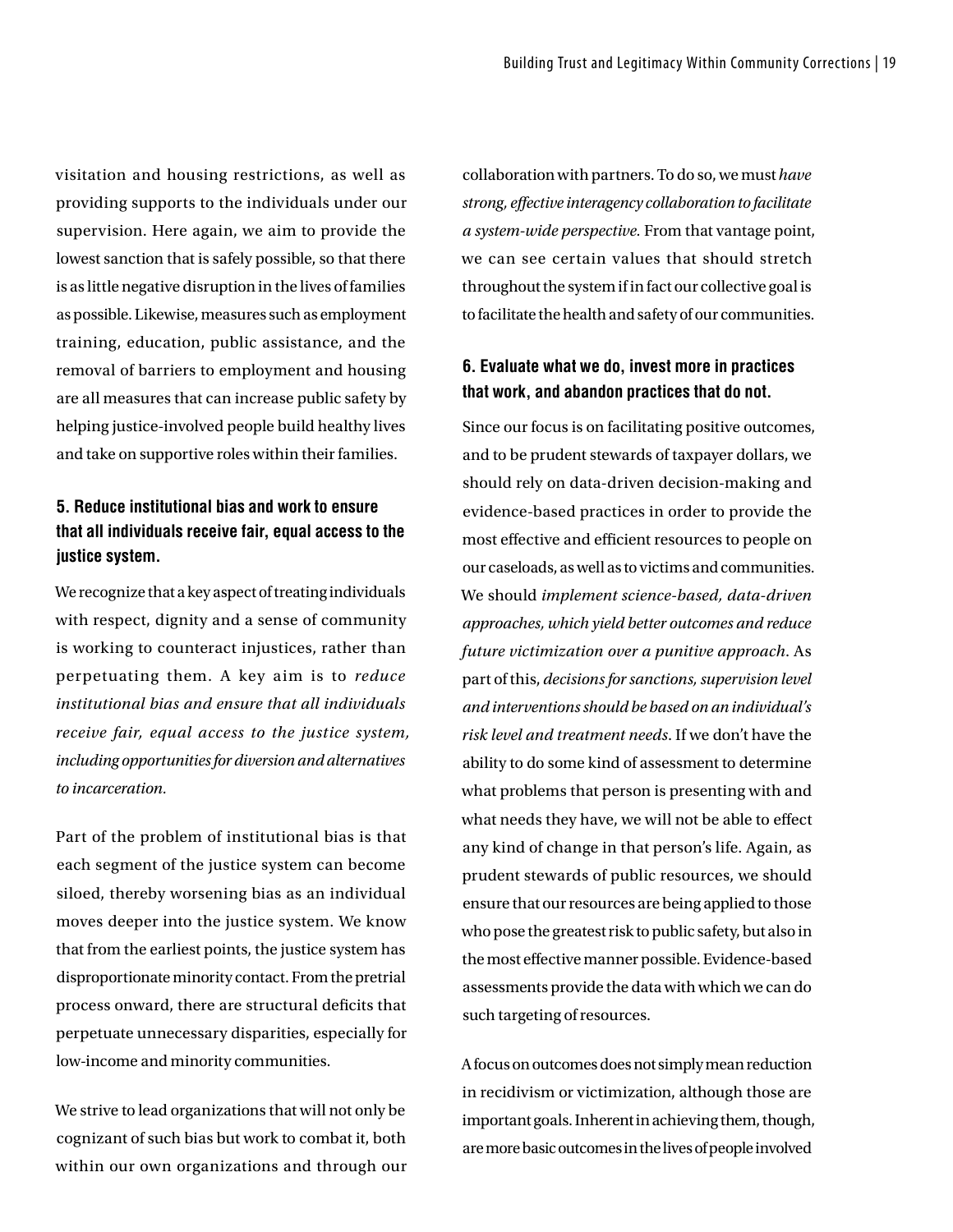## **SUMMARY OF CORE PRINCIPLES AND PROPOSED POLICY SUGGESTIONS**

#### **Principle 1: Treat each individual on community corrections with dignity and respect. Recognize our common human capacity both to make mistakes and to make a change for the better.**

- Create a set of incentives that is (1) clear and predictable, yet (2) graduated and fairly calibrated to the behaviors we wish to encourage and those we wish to discourage.
- Create mechanisms that permit those who are highly likely to be immediate desistors to credibly signal who they are.

#### **Principle 2: Realign incentives in the criminal justice system. Cost considerations at the local level should not systematically favor incarceration over alternative sanctions.**

- Cost incentives faced by local criminal justice systems (counties) should reflect actual social cost differentials associated with alternative sanctions.
- User fees and fines that arrest the rehabilitation and reentry process should be reevaluated or abandoned.
- Revenue incentives should not drive probation and parole release decisions.

#### **Principle 3: Impose the least restrictive sanctions necessary, and minimize the collateral consequences associated with criminal processing and conviction.**

- Limit the use of incarceration to those who cannot be safely monitored in the community.
- Base decisions for sanctions, supervision level and interventions on an individual's risk level and treatment needs.

#### **Principle 4: Restore communities, and facilitate their health and safety in a holistic way.**

- Reduce the collateral consequences of criminal convictions, as well as barriers to reintegration and rehabilitation, when public safety is not otherwise compromised.
- Avoid disruption to employment, schooling, housing and families to improve outcomes and save taxpayer dollars.
- Offer opportunities for diversion, starting at the point of arrest, based on an individual's amenability and qualifications for diversion — to maximize alternatives to incarceration that protect the public while holding individuals accountable.
- Recognize that survivors of crime are an integral part of the justice process.
- Recognize and strive to break the intergenerational cycle of crime and incarceration by strengthening families and addressing their needs throughout the justice process.

#### **Principle 5: Reduce institutional bias and work to ensure that all individuals receive fair, equal access to the justice system.**

- Reduce institutional bias and ensure that all individuals receive fair, equal access to the justice system, including opportunities for diversion and alternatives to incarceration.
- Build strong, effective interagency collaboration to facilitate a system-wide perspective.

#### **Principle 6: Evaluate what we do, invest more in practices that work, and abandon practices that do not.**

• Implement science-based, data-driven approaches, which yield better outcomes and reduce future victimization over a punitive approach.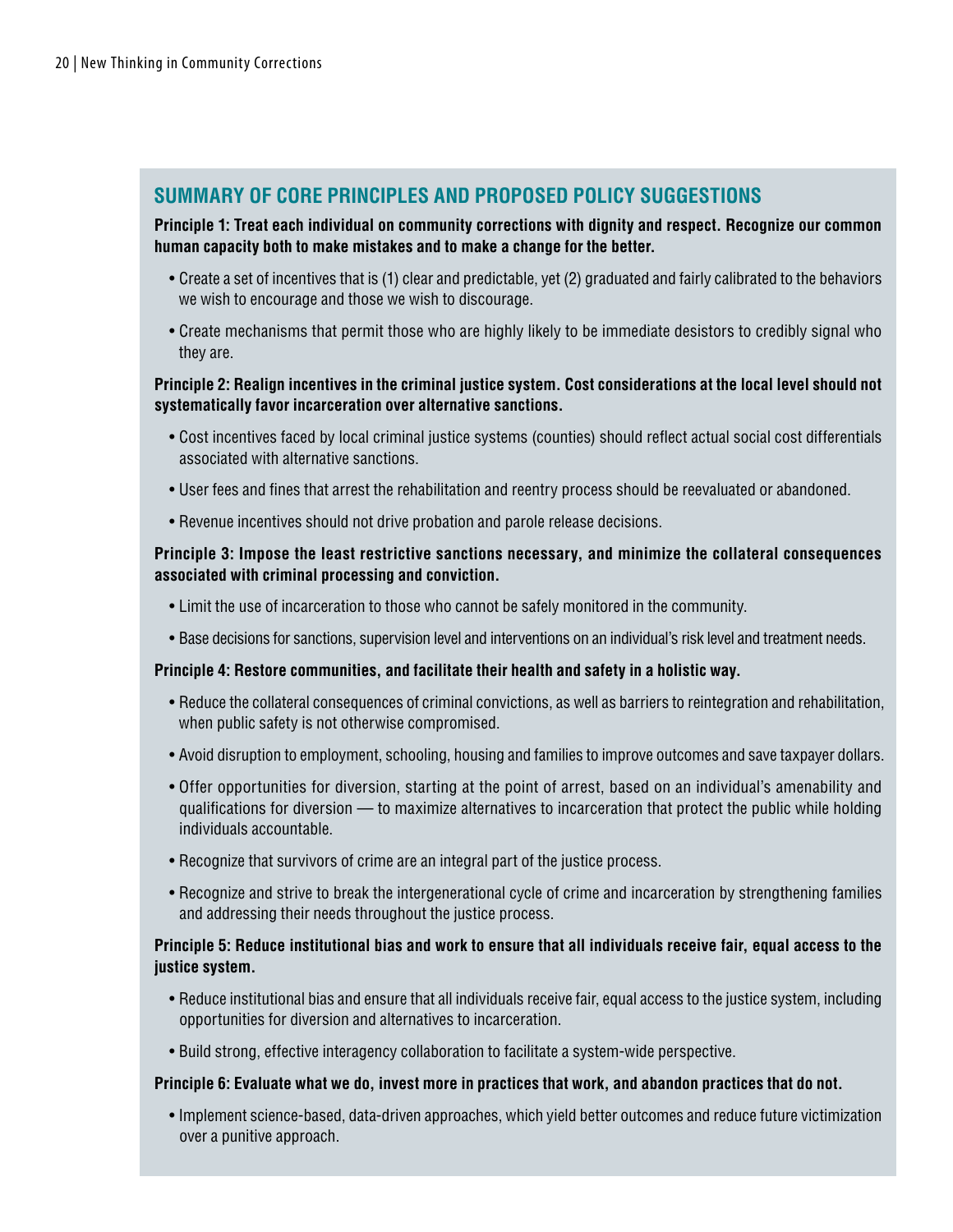in the criminal justice system. Housing, employment, physical and mental health, and positive relationships are all components of a productive and crime-free life. Policies that limit access to social services on the basis of criminal convictions are destructive to public safety because they remove crucial sources of support for justice-involved people who are in the process of rebuilding their lives. These collateral consequences also go against our frst core value of the dignity of individuals and their ability to change.

#### **Endnotes**

1. The following few paragraphs draw heavily from Raphael (2014).

2. There are several static and dynamic risk factors that are signifcantly predictive of future ofending. However, measures of goodness of fit for several standard risk assessment tools reveal that these actuarial predictions are far from deterministic. In other words, within each risk category there is a fair amount of unexplained variation in actual future ofending. With this in mind, the information that is revealed by one's behavior over time provides a chance to improve our assessment of the likelihood of future offending.

3. See Blumstein and Nakamura (2009) and Kurlycheck, Bushway and Brame (2012).

4. There is a growing body of experimental impact evaluations (i.e., randomized control trials) of various programs designed to improve the employment prospects of former prisoners and other high-risk individuals with an eye on reducing recidivism (see Raphael, 2014). The results from these evaluations are mixed, with some showing promise

and others showing disappointingly little impact on future criminal offending. Nonexperimental studies that simply compare program participants to nonparticipants generally show large diferences in recidivism, with participants faring considerably better. Such diferences are also observed within the programs subject to randomized control evaluations. For example, of those participants in New York's CEO program who worked four quarters and were successfully placed in an unsubsidized job, only 10 percent were arrested, convicted or incarcerated within a year. Among those who did not perform so well on the program, 44 percent recidivated (Bushway and Apel, 2012). From the standpoint of a programefect evaluator, such a diference might be written off as due to unobserved differences in motivation between those who complete the program and those who do not. However, at a minimum, those who successfully completed the program are revealing that they as a group disproportionately comprise immediate desistors.

5. The following draws heavily from Raphael and Stoll (2014).

6. In a regression analysis of pre-reform county incarceration rates in California, diferences in crime rates explain very little of the cross-county variation in the use of the prison system. On the other hand, penal ideology as measured by the proportion of local voters supporting sentencing reform initiatives and local poverty rates are very strong predictors. This analysis suggests that relatively conservative counties with high poverty rates are the most likely to send their offenders to state prison in California, holding constant the efects of violent and property crime (Lofstrom and Raphael, 2015).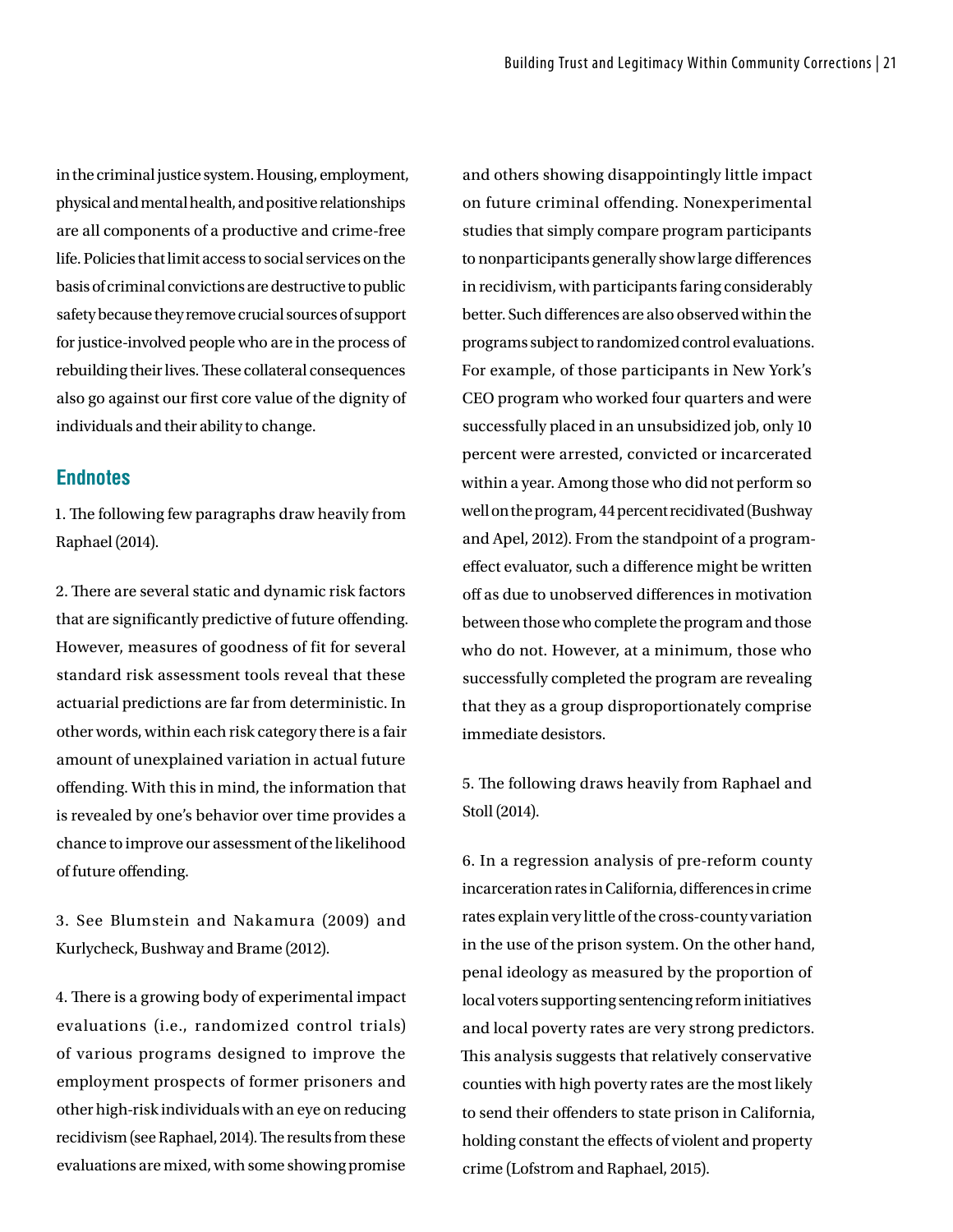7. The following few paragraphs draw heavily from Lofstrom and Raphael (2016).

8. The U.S. Census Bureau Government Finance and Employment Classifcation Manual (accessed September 25, 2015, at http://www.census.gov/ govs/classification/index.html) defined category U30, Fines and Forfeits as "Revenue from penalties imposed for violations of law; civil penalties (e.g., for violating court orders); court fees if levied upon conviction of a crime or violation; court-ordered restitutions to crime victims where government actually collects the monies; and forfeits of deposits held for performance guarantees or against loss or damage (such as forfeited bail and collateral)." This category excludes "Penalties relating to tax delinquency (report at appropriate Tax code); library fines (report at All Other General Current Charges, code A89); and sale of confiscated property (use Miscellaneous General Revenue, NEC, code U99)."

9. Note, these revenues do not include transfers to the state from civil forfeiture proceedings whereby property alleged to be involved in the commission of a crime is confscated by local, state and federal law enforcement and sold at auction. This would certainly add to the total fnancial burden imposed on low-income communities. The revenue category (U99, Miscellaneous General Revenue) is too broad and inclusive to infer the value of resources transferred through civil forfeiture.

10. See T07-0275 - Tax Benefts of the Earned Income Tax Credit, Distribution of Federal Tax Change by Cash Income Class, 2012, accessed October 2, 2015, at http://www.taxpolicycenter.org/numbers/ displayatab.cfm?Docid=1937.

11. The federal poverty income threshold for a family of four in 2012 was \$23,050.

12. See Income and Poverty in the United States: 2013, accessed October 3, 2015, at https://www.census.gov/ content/dam/Census/library/publications/2014/ demo/p60-249.pdf.

13. Local government revenues in 2012 were roughly \$1.1 trillion without intergovernmental grant revenues from the states and the federal government and \$1.6 trillion with these intergovernmental transfers.

14. The following discussion draws heavily from chapter 8 of Raphael and Stoll (2013).

15. Although Governor McAulife restored voting rights to those with former felony convictions using his clemency power in 2016, Virginia's laws governing disenfranchisement remain unchanged.

16. See Hawken and Kleiman (2009) for the evaluation of the HOPE program in Hawaii.

17. See Blumstein and Cohen (1987).

#### **References**

Bannon, Alicia, Mitali Nagrecha and Rebekah Dillar (2010). *Criminal Justice Debt: A Barrier to Reentry.* New York, NY: Brennan Center for Justice, New York University School of Law.

Blumstein, Alfred, and Jacqueline Cohen (1987). "Characterizing Criminal Careers." *Science*, 238(4818): 985-991.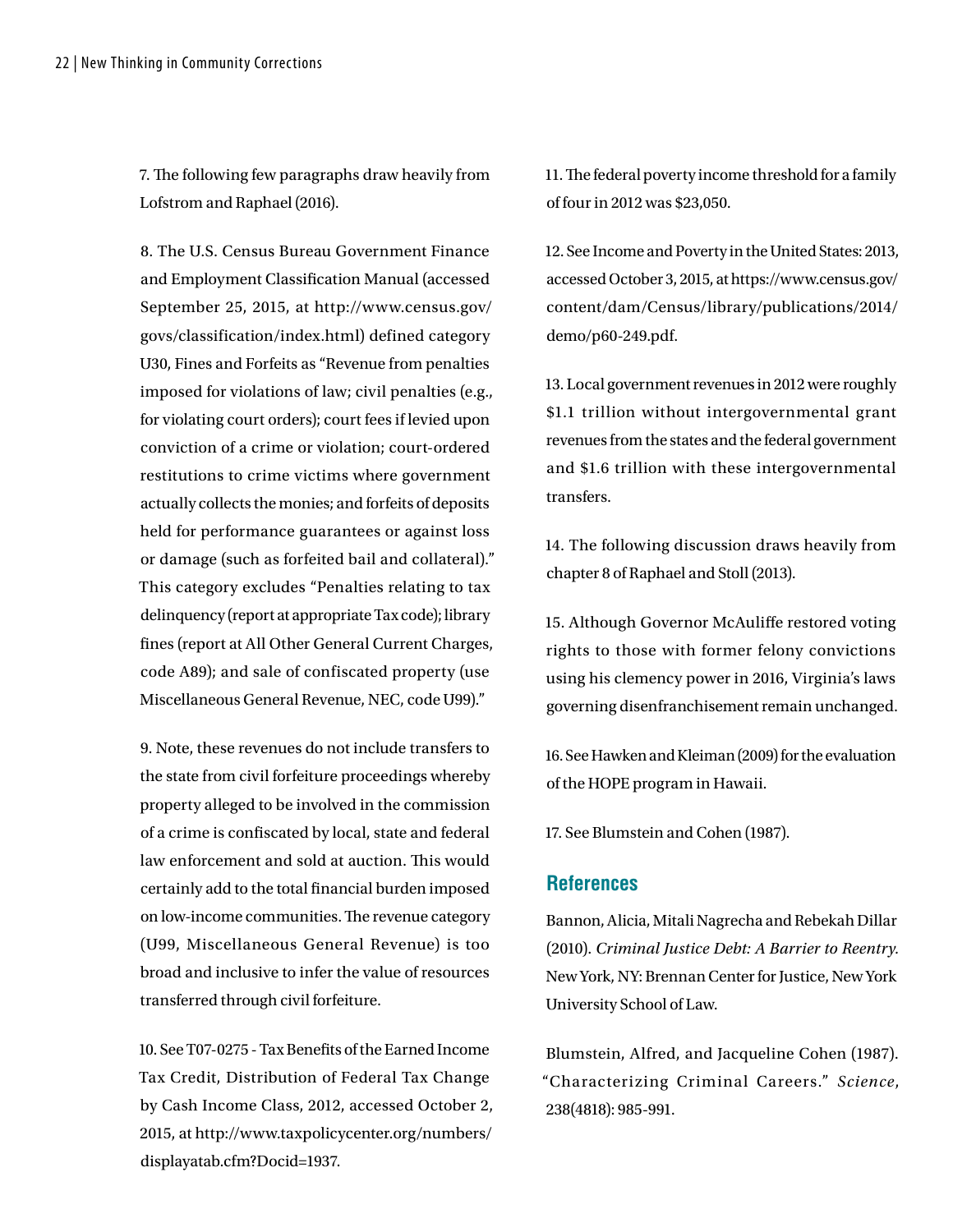Blumstein, Alfred, and Kiminoro Nakamura (2009). "Redemption in the Presence of Widespread Criminal Background Checks." *Criminology*, 47(2): 327-359.

Bushway, Shawn, and Robert Apel (2012). "A Signaling Perspective on Employment-Based Reentry Programming: Training Completion as a Desistance Signal." *Criminology and Public Policy*, 11(1): 21-50.

California Administrative Office of the Courts (2012). *SB 678 Year 2 Report: Implementation of the California Community Corrections Performance Incentives Act*  of 2009. San Francisco, CA: Administrative Office of the Courts, Criminal Justice Court Services Office.

California Youth Authority (2000). *Population and Facilities Management Master Plan 2001-2006*, accessed September 10, 2012, at http://www.cdcr. ca.gov/Reports\_Research/docs/research/five\_year. pdf.

Glaze, Lauren E., and Laura M. Maruschak (2010). *Parents in Prison and Teir Minor Children.*  Washington, DC: U.S. Department of Justice, Bureau of Justice Statistics.

Hawken, Angela, and Mark Kleiman (2009). "Managing Drug Involved Probationers with Swift and Certain Sanctions: Evaluating Hawaii's HOPE." Final report to the U.S. Department of Justice for award number 2007-IJ-CX-0033.

Hedwig, Lee, and Christopher Wildeman (2013). "Things Fall Apart: Health Consequences of Mass Imprisonment for African American Women." *Review of Black Political Economy*, 40(1): 39-52.

Holzer, Harry, Steven Raphael and Michael Stoll (2006). "Perceived Criminality, Criminal Background Checks and the Racial Hiring Practices of Employers." *Journal of Law and Economics*, 49(2): 451-480.

Johnson, Rucker (2009). "Ever-Increasing Levels of Parental Incarceration and the Consequences for Children." In Steven Raphael and Michael Stoll (Eds.), *Do Prisons Make Us Safer? Te Benefts and Costs of the Prison Boom* (pp. 177-206). New York, NY: Russell Sage Foundation.

Kling, Jeffrey R. (2006). "Incarceration Length, Employment, and Earnings." *American Economic Review*, 96(3): 863-876.

Kurlycheck, Megan, Shawn Bushway and Robert Brame (2012). "Long-Term Crime Desistance and Recidivism Patterns: Evidence from the Essex County Convicted Felon Study." *Criminology*, 50(1): 71-104.

Loeffler, Charles E. (2013). "Pre-Imprisonment Employment Drops: Another Instance of the Ashenfelter Dip?" Working Paper. Philadelphia, PA: University of Pennsylvania.

Lofstrom, Magnus, and Steven Raphael (2015). "Incarceration and Crime: Evidence from California's Public Safety Realignment." IZA Working Paper #7838. Bonn, Germany: IZA.

Lofstrom, Magnus, and Steven Raphael (2016). "Crime, the Criminal Justice System, and Socioeconomic Inequality." *Journal of Economic Perspectives*, 30(2): 103-126.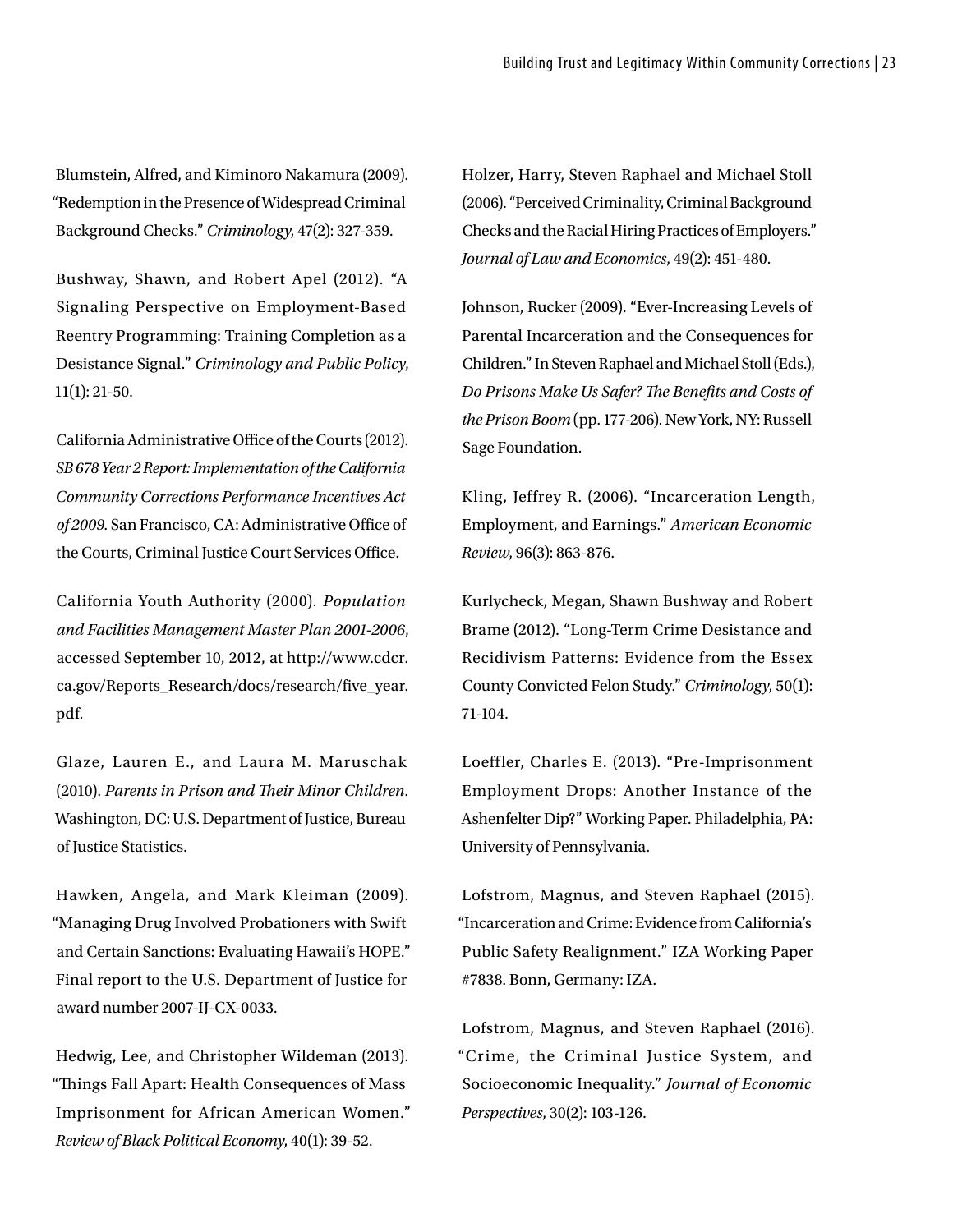Pager, Devah (2007). *Marked: Race, Crime and Finding Work in an Era of Mass Incarceration*. Chicago, IL: University of Chicago Press.

Pager, Devah, Bruce Western and Bart Bonikowski (2009). "Discrimination in a Low-Wage Labor Market: A Field Experiment." *American Sociological Review*, 74: 777-799.

Pettit, Becky, and Christopher Lyons (2007). "Status and the Stigma of Incarceration: The Labor Market Efects of Incarceration by Race, Class, and Criminal Involvement." In Shawn Bushway, Michael Stoll and David Weiman (Eds.), *Barriers to Reentry? Te Labor Market for Released Prisoners in Post-Industrial America* (pp. 206-226). New York, NY: Russell Sage Foundation.

Raphael, Steven (2011). "Improving Employment Prospects for Former Prison Inmates: Challenges and Policy." In Phillip J. Cook, Jens Ludwig and Justin McCrary (Eds.), *Controlling Crime: Strategies and Tradeofs* (pp. 521-572). Chicago, IL: University of Chicago Press.

Raphael, Steven (2014). *The New Scarlet Letter? Negotiating the U.S. Labor Market with a Criminal Record.* Kalamazoo, MI: W.E. Upjohn Institute for Employment Research.

Raphael, Steven and Michael Stoll (2013). *Why Are So Many Americans in Prison?* New York, NY: Russell Sage Foundation.

Raphael, Steven and Michael Stoll (2014). *A New Approach to Reducing Incarceration While Maintaining Low Rates of Crime.* Hamilton Project Report. Washington, DC: The Brookings Institution.

Sabol, William J. (2007). "Local Labor-Market Conditions and Post-Prison Employment Experiences of Ofenders Released from Ohio State Prisons." In Shawn Bushway, Michael Stoll and David Weiman (Eds), *Barriers to Reentry? Te Labor Market for Released Prisoners in Post-Industrial America* (pp. 257-303)*.* New York, NY: Russell Sage Foundation.

Schnittker, Jason, Michael Massoglia and Christopher Uggen (2011). "Incarceration and the Health of the African-American Community." *Du Bois Review*, 8: 133-141.

The Sentencing Project (2016). Felony Disenfranchisement: A Primer. Washington, DC: The Sentencing Project.

Snyder, Howard N., and Joseph Mulako-Wangota. Arrest Data Analysis Tool, accessed June 30, 2016, at www.bjs.gov. Washington, DC: U.S. Department of Justice, Bureau of Justice Statistics.

Uggen, Christopher, and Jeff Manza (2002). "Democratic Contraction? The Political Consequences of Felon Disenfranchisement in the United States." *American Sociological Review*, 67: 777-803.

Wakefeld, Sara, and Christopher Wildeman (2014). *Children of the Prison Boom: Mass Incarceration and the Future of American Inequality.* New York, NY: Oxford University Press.

Western, Bruce (2002). "The Impact of Incarceration on Wage Mobility and Inequality." *American Journal of Sociology*, 67(4): 526-546.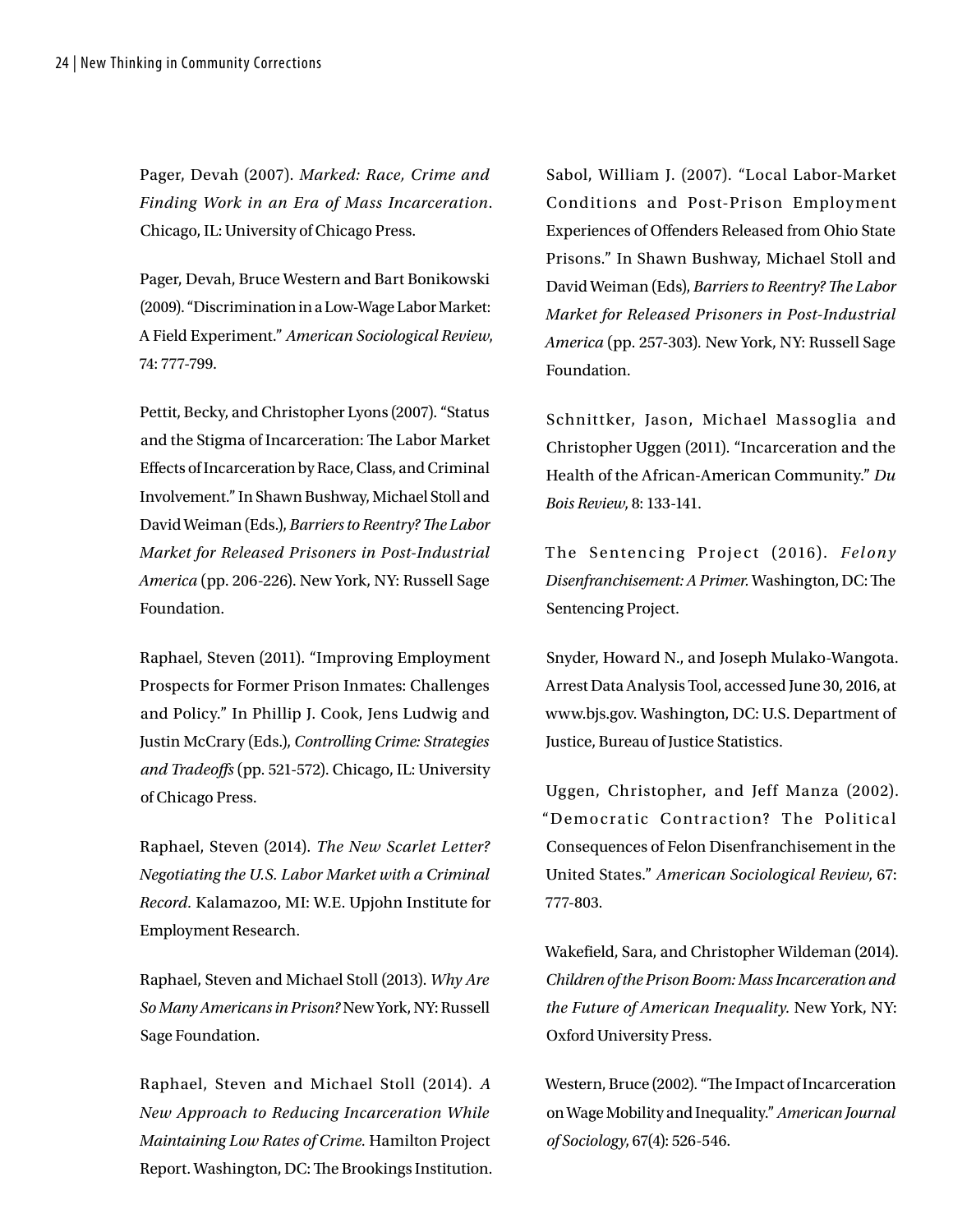Wildeman, Christopher (2009). "Parental Imprisonment, the Prison Boom, and the Concentration of Childhood Disadvantage." *Demography* 46: 265-280.

Wildeman, Christopher (2010). "Paternal Incarceration and Children's Physically Aggressive Behaviors: Evidence from the Fragile Families and Child Wellbeing Study." *Social Forces* 89: 285-310.

Wildeman, Christopher (2012). "Imprisonment and Infant Mortality." *Social Problems*, 59: 228-257.

## **Author Note**

Wendy Still is the Chief Probation Officer in Alameda County, California.

Barbara Broderick is the Chief Probation Officer in the Maricopa County Adult Probation Department.

Steven Raphael is a Professor in the Goldman School of Public Policy, University of California, Berkeley.

Findings and conclusions in this publication are those of the authors and do not necessarily reflect the official position or policies of the U.S. Department of Justice.